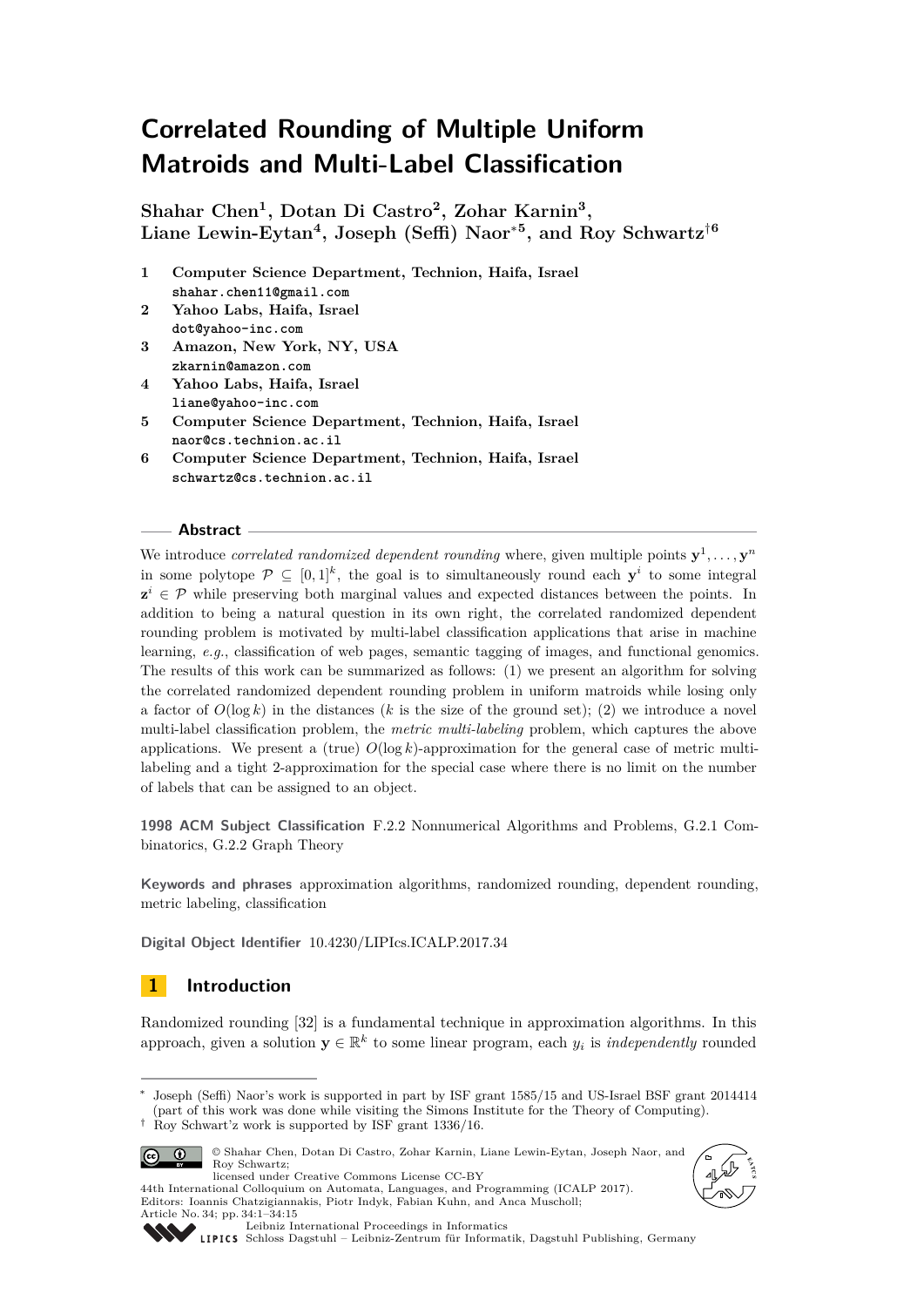### **34:2 Correlated Rounding of Multiple Uniform Matroids and Multi-Label Classification**

into an integral value. Unfortunately, when constraints on the rounded solution are present, randomized rounding does not always produce a feasible solution. Hence, *dependent* rounding schemes were introduced [\[1,](#page-12-0) [2,](#page-12-1) [10,](#page-12-2) [12,](#page-12-3) [22,](#page-13-1) [26,](#page-13-2) [35\]](#page-13-3). In general, dependent rounding needs to solve the following problem: given a polytope  $\mathcal{P} \subseteq [0,1]^k$  over ground set K of size k and **y** ∈ P, round **y** into **z** ∈ P ∩ {0, 1}<sup>k</sup> such that  $\mathbb{E}[z] = y$ . Intuitively, **z** has the following two properties: (1) **z** is always integral and feasible since  $\mathbf{z} \in \mathcal{P} \cap \{0,1\}^k$ ; and (2) **z** preserves the marginal values given by **y** for each element in *K* since  $\mathbb{E}[z] = y$ . The above problem has been extensively studied and was solved for different types of polytopes  $P$ , *e.g.*, bipartite matching and *b*-matching [\[22,](#page-13-1) [26\]](#page-13-2), uniform matroids [\[35\]](#page-13-3), spanning trees [\[2\]](#page-12-1), and general matroids  $[12]$ <sup>[1](#page-1-0)</sup>.

In this work we consider a natural extension of dependent rounding in which we are given many points in  $P$  and the goal is to round all the points, while preserving both marginal values and expected distances (up to some loss) between any pair of points. Formally, given a polytope  $\mathcal{P} \subseteq [0,1]^k$  over ground set K of size k and  $\mathbf{y}^1, \ldots, \mathbf{y}^n \in \mathcal{P}$ , we need to round each  $\mathbf{y}^i$  to some  $\mathbf{z}^i$  such that the following hold: (1)  $\mathbf{z}^i \in \mathcal{P} \cap \{0,1\}^k$  for every  $i = 1, \ldots, n$ ; (2)  $\mathbb{E}[\mathbf{z}^i] = \mathbf{y}^i$  for every  $i = 1, \ldots, n$ ; and (3) there exists some loss factor  $\alpha$  such that  $\mathbb{E} \left[ ||\mathbf{z}^i - \mathbf{z}^j||_1 \right] \leq \alpha ||\mathbf{y}^i - \mathbf{y}^j||_1$  for every  $i, j = 1, \ldots, n$ . We call this problem *correlated randomized dependent rounding*. Note that requirements (1) and (2) imply that each  $z^i$  is a feasible rounding of  $y^i$  that preserves marginal values, as in the standard dependent rounding setting. The novelty of our problem lies in requirement (3) which states that for all pairs of points the expected distance after the rounding, *i.e.*,  $\mathbb{E} \left[ ||\mathbf{z}^i - \mathbf{z}^j||_1 \right]$ , is within a factor of  $\alpha$ from the original distance between the points, *i.e.*,  $||\mathbf{y}^i - \mathbf{y}^j||_1$ . Additionally, it will be useful also to consider an extension of the above where each point  $y^i$  (and thus also  $z^i$ ) is required to be in a different polytope  $P_i$ .

Our main reason for introducing the correlated randomized dependent rounding setting originates from multi-label classification problems. In classification problems, one must assign labels to objects given some observed data. In this work we consider classification problems where multiple labels can be assigned to each object. Such problems naturally arise in various settings, *e.g.*, classification of textual data such as web pages [\[38,](#page-14-1) [39\]](#page-14-2), semantic tagging of images and videos [\[7,](#page-12-4) [30,](#page-13-4) [42\]](#page-14-3), and functional genomics [\[4,](#page-12-5) [5\]](#page-12-6).

The assignment of labels to objects should be done in a manner that is most consistent with the observed data, from which two important ingredients are derived. The first is an *assignment cost* for every (object,label) pair, reflecting a recommendation given by a local learning process which infers label preferences of objects. The second is similarity information on pairs of objects, giving rise to *separation costs* incurred once different label sets are assigned to a pair of similar objects. Our goal is to find a labeling that minimizes a global cost function, while taking into account both local and pairwise information.

To provide some intuition for the formal problem given below and the possible range of its parameters, we provide a concrete example. The objective in the example is that of assigning topics to web pages, where objects are the web pages and labels are the topics. Here, it is very natural for a web page to discuss more than one topic. The assignment cost of a (webpage,topic) pair can be derived from the features associated with a web page, *e.g.*, its words, or shingles, and the domain it is located in. However, consider information from search queries leading to the web page. A specific search query is typically observed only a

<span id="page-1-0"></span><sup>1</sup> In some of the above works, additional properties of **z** are required, *e.g.*, concentration of linear functions over **z**. Since such concentration bounds are not required for the metric multi-labeling (MML) problem, the discussion on this topic is postponed to a full version of the paper.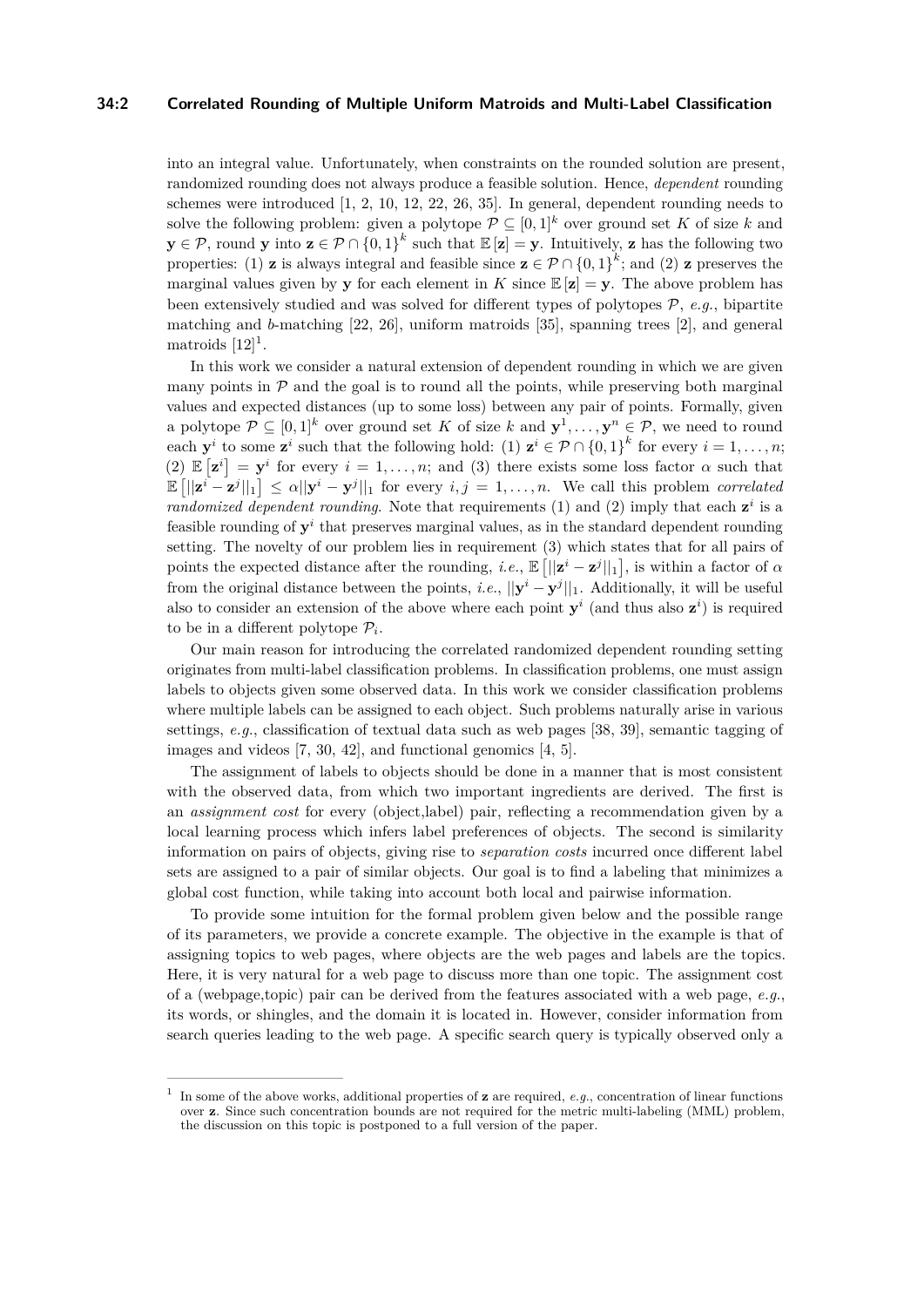handful of times, and though features can be extracted from it, a very natural way to use the latter information is by having pairwise similarity relations between web pages, if both were reached by the same search query.

We note that when assigning multiple labels to objects, it is often desirable to bound the number of labels assigned to objects. As a matter of fact, in most of the papers cited above the total number of labels can be in the thousands or even millions, while each object is expected to be assigned only a handful of labels. In particular, in the above example, we expect a single webpage to be assigned only a small fraction of all possible topics. This property imposes further constraints on our objective that we elaborate on below.

We are now ready to introduce the *metric multi-labeling* (MML) problem. In (MML) we are given a set of nodes *V* , where each node corresponds to an object, and a set of labels  $K = \{1, 2, \ldots, k\}$ . The pairwise relations are given in the form of an edge set *E* and a weight function  $s: E \to \mathbb{R}^+$ , capturing similarity between objects. Additionally, the bound function  $b: V \to \mathbb{N}$  specifies how many labels can be assigned to each node. Finally, we are given an assignment cost function  $c: V \times K \to \mathbb{R}$ . Assignment costs may be either positive or negative, reflecting a recommendation given by a local learning process which infers the label preferences of objects. Intuitively, if  $c(v, \ell) \geq 0$  (or  $c(v, \ell) < 0$ ) we say that node *v* dislikes (or *likes*) label  $\ell$ . A detailed explanation as to why assignment costs might be either positive or negative is deferred to a full version of the paper. The learning process determining assignment costs ignores pairwise relations between objects. Clearly, the labeling cost of completely agreeing with this recommendation is the minimum possible, and this is our *benchmark labeling*. We evaluate the assignment cost of a labeling by its deviation from the benchmark labeling.

A feasible multi-labeling  $f: V \to 2^K \setminus \emptyset$  is an assignment of at least one label to every node, such that  $|f(v)| \leq b_v$ , *i.e.*, the number of labels assigned to *v* is at most  $b_v$ . For the special case where  $b_v = k$  for every  $v \in V$ , *i.e.*, there is no upper bound on the number of labels that can be assigned to a node, we denote the problem by (Unbounded-MML).

The cost of a multi-labeling is measured by the sum of two terms: assignment costs and separation costs. Let us first focus on assignment costs, which measure the deviation of *f* from the benchmark labeling. Specifically, for every node *v*, the benchmark labeling assigns to *v* all labels it likes, *i.e.*, labels  $\ell$  for which  $c(v, \ell) < 0$ , and does not assign to *v* any of the labels it dislikes, *i.e.*, labels  $\ell$  for which  $c(v, \ell) \geq 0$ . Thus, focusing on a single label  $\ell$ , *f* deviates from the benchmark labeling by  $c(v, \ell)$  if  $\ell \in f(v)$  and  $\ell$  is a label *v* dislikes, *i.e.*,  $c(v, \ell) \geq 0$ . Similarly, *f* deviates from the benchmark labeling by  $|c(v, \ell)|$  if  $\ell \notin f(v)$ and  $\ell$  is a label *v* likes, *i.e.*,  $c(v, \ell) < 0$ . Formally, denote by  $K^+(v) \triangleq {\ell \in K : c(v, \ell) \geq 0}$ the collection of all labels *v* dislikes, and by  $K^{-}(v) \triangleq \{ \ell \in K : c(v, \ell) < 0 \}$  the collection of all labels  $v$  likes. Then, the total assignment cost of node  $v$  with respect to  $f$  is:  $\sum_{\ell \in K^+(v)} c(v, \ell) \mathbf{1}_{\{\ell \in f(v)\}} + \sum_{\ell \in K^-(v)} |c(v, \ell)| \mathbf{1}_{\{\ell \notin f(v)\}}.$ 

Let us now focus on the separation costs. The separation cost of edge  $(u, v)$  is the number of labels nodes *u* and *v* disagree on, *i.e.*, the  $\ell_1$  distance between the characteristic vectors of  $f(u)$  and  $f(v)$ . Formally, a pair of nodes  $(u, v)$ , given a multi-labeling f, incurs the following separation cost:  $s(u, v) \cdot ||\mathbf{1}_{f(u)} - \mathbf{1}_{f(v)}||_1$ . For any subset of labels  $S \subseteq K$ ,  $\mathbf{1}_S$  denotes the characteristic vector of *S*. Summing up over the above we are now ready to provide a formal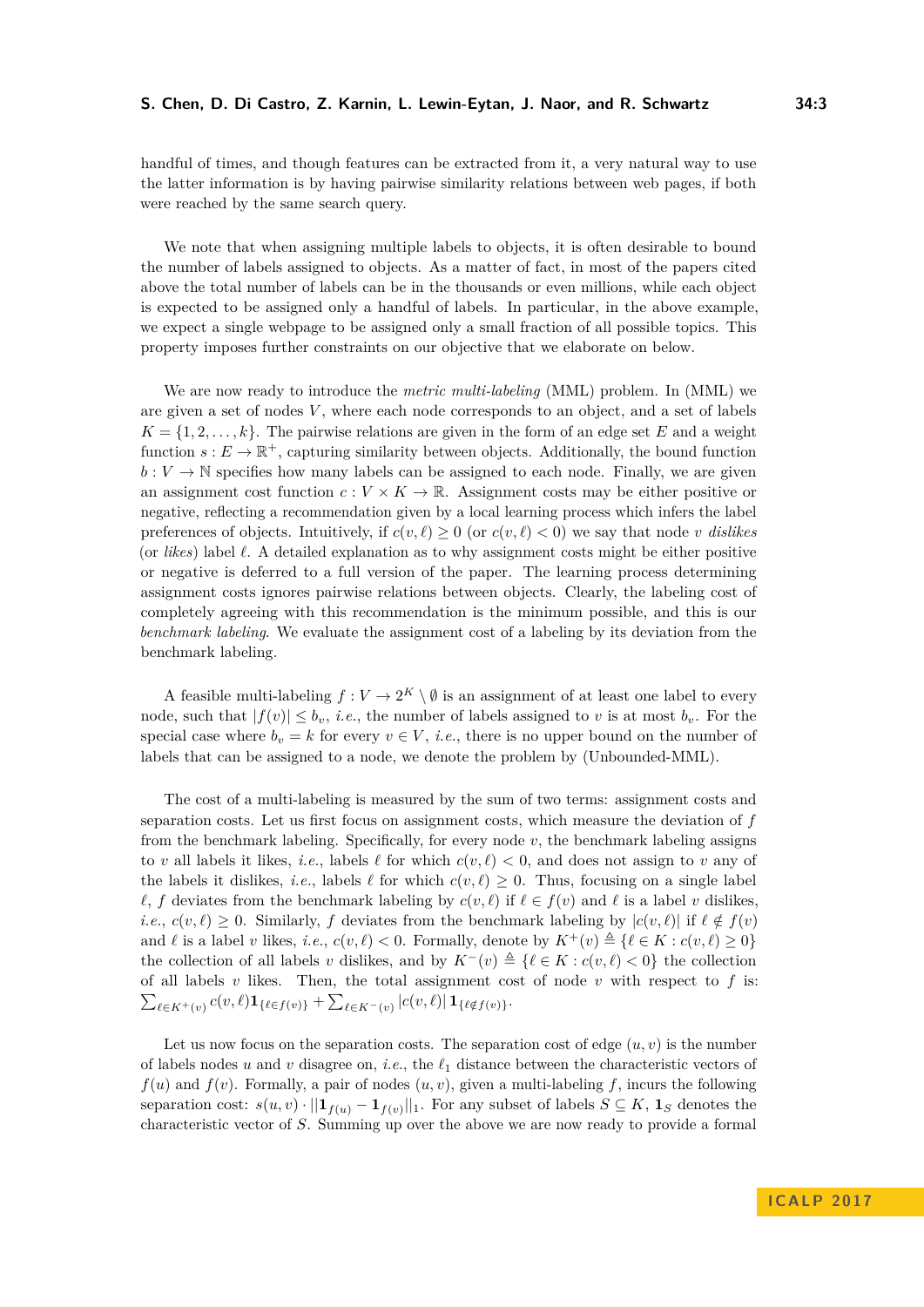#### **34:4 Correlated Rounding of Multiple Uniform Matroids and Multi-Label Classification**

definition of the (MML) problem: find a feasible multi-labeling *f* that minimizes

<span id="page-3-0"></span>
$$
\sum_{v \in V} \left( \sum_{\ell \in K^+(v)} c(v,\ell) \mathbf{1}_{\{\ell \in f(v)\}} + \sum_{\ell \in K^-(v)} |c(v,\ell)| \mathbf{1}_{\{\ell \notin f(v)\}} \right) + \sum_{(u,v) \in E} s(u,v) ||\mathbf{1}_{f(u)} - \mathbf{1}_{f(v)}||_1.
$$
\n(1)

Summarizing, (MML) is a novel classification model in which multiple labels can be assigned to objects. We emphasize that in (MML), obtaining a solution to the (global) optimization objective is decoupled from the local learning process for the objects, thus allowing us to view the output of these processes as part of the input to (MML), and treating them in a "black box" fashion.

Let us now focus on our results. We introduce the correlated randomized dependent rounding problem and the (MML) problem. We tackle the correlated dependent rounding problem for the case of multiple (possibly different) uniform matroids, as summarized in the following theorem.

<span id="page-3-1"></span> $\triangleright$  **Theorem 1.** Let K be a ground set of size k and  $M_1, \ldots, M_n$  be n uniform matroids over K, where  $rank(M_i) = b_i$ . Additionally, let  $\mathbf{y}^i \in {\{\mathbf{y} \in [0,1]^k : \sum_{\ell=1}^k y_\ell \leq b_i\}}$  for every  $i = 1, \ldots, n$ . Then there is an efficient algorithm for sampling  $\mathbf{z}^1, \ldots, \mathbf{z}^n$  s.t.: (1)  $\mathbf{z}^i$  is the *characteristic vector of an independent set of*  $M_i$  *for every*  $i = 1, \ldots, n$ *; (2)*  $\mathbb{E}[\mathbf{z}^i] = \mathbf{y}^i$  for every  $i = 1, ..., n$ ; and (3)  $\mathbb{E}\left[\left|\left|\mathbf{z}^{i} - \mathbf{z}^{j}\right|\right|_{1}\right] \leq O(\log k) \|\mathbf{y}^{i} - \mathbf{y}^{j}\|_{1}$  for every  $i, j = 1, ..., n$ .

Note that the loss in the distance, *i.e.*, property (3) above, depends only on the size of the ground set *k* and not on the number of given matroids *n*.

We use the above to obtain a (true) approximation of  $O(\log k)$  for (MML). For the special case of (Unbounded-MML) we present a tight 2-approximation.

<span id="page-3-2"></span> $\triangleright$  **Theorem 2.** *The (MML) problem admits a (true) approximation of*  $O(\log k)$ *.* 

<span id="page-3-3"></span> $\triangleright$  **Theorem 3.** *The (Unbounded-MML) problem admits an approximation of* 2.

<span id="page-3-4"></span>▶ **Theorem 4.** *Assuming the unique games conjecture, the (Unbounded-MML) problem does not admit an approximation better than*  $2(1 - \frac{1}{k})$ .

Let us now focus on our approach and techniques. Consider the correlated dependent rounding problem, we now elaborate as to why known techniques fail when applied to it. The problem of rounding of online paging [\[6\]](#page-12-7) is closely related to correlated dependent rounding. Unfortunately, techniques developed in the paging context allow us to bound distances only between *some* of the pairs of points, *i.e.*,  $\mathbb{E} \left[ ||\mathbf{z}^{i+1} - \mathbf{z}^i||_1 \right]$  for every  $i = 1, ..., n - 1$ , as opposed to the desired  $\mathbb{E} \left[ ||\mathbf{z}^i - \mathbf{z}^j||_1 \right]$  for every  $i, j = 1, ..., n$ . Therefore, a different approach is required.

We note that achieving requirements (1) and (2) alone, *i.e.*,  $\mathbf{z}^i \in \mathcal{P} \cap \{0,1\}^k$  and  $\mathbb{E}[\mathbf{z}^i] = \mathbf{y}^i$  for every  $i = 1, \ldots, n$ , has already been achieved by any of the dependent rounding algorithms that can be applied to a uniform matroid, *e.g.*, [\[10,](#page-12-2) [12,](#page-12-3) [35\]](#page-13-3) (just execute the algorithm independently for each  $y^i$ ). Obviously, this approach completely fails when considering requirement (3), *i.e.*,  $\mathbb{E} \left[ ||\mathbf{z}^i - \mathbf{z}^j||_1 \right] \leq \alpha ||\mathbf{y}^i - \mathbf{y}^j||_1$ , as  $\alpha$  might be unbounded. The reason for the latter is that if  $y^i = y^j$  for some  $i \neq j$ , then  $||y^i - y^j||_1 = 0$  but  $\mathbb{E} \left[ ||\mathbf{z}^i - \mathbf{z}^j||_1 \right] > 0$  (as the two executions of dependent rounding, one for  $\mathbf{y}^i$  and the other for  $y^j$ , are independent).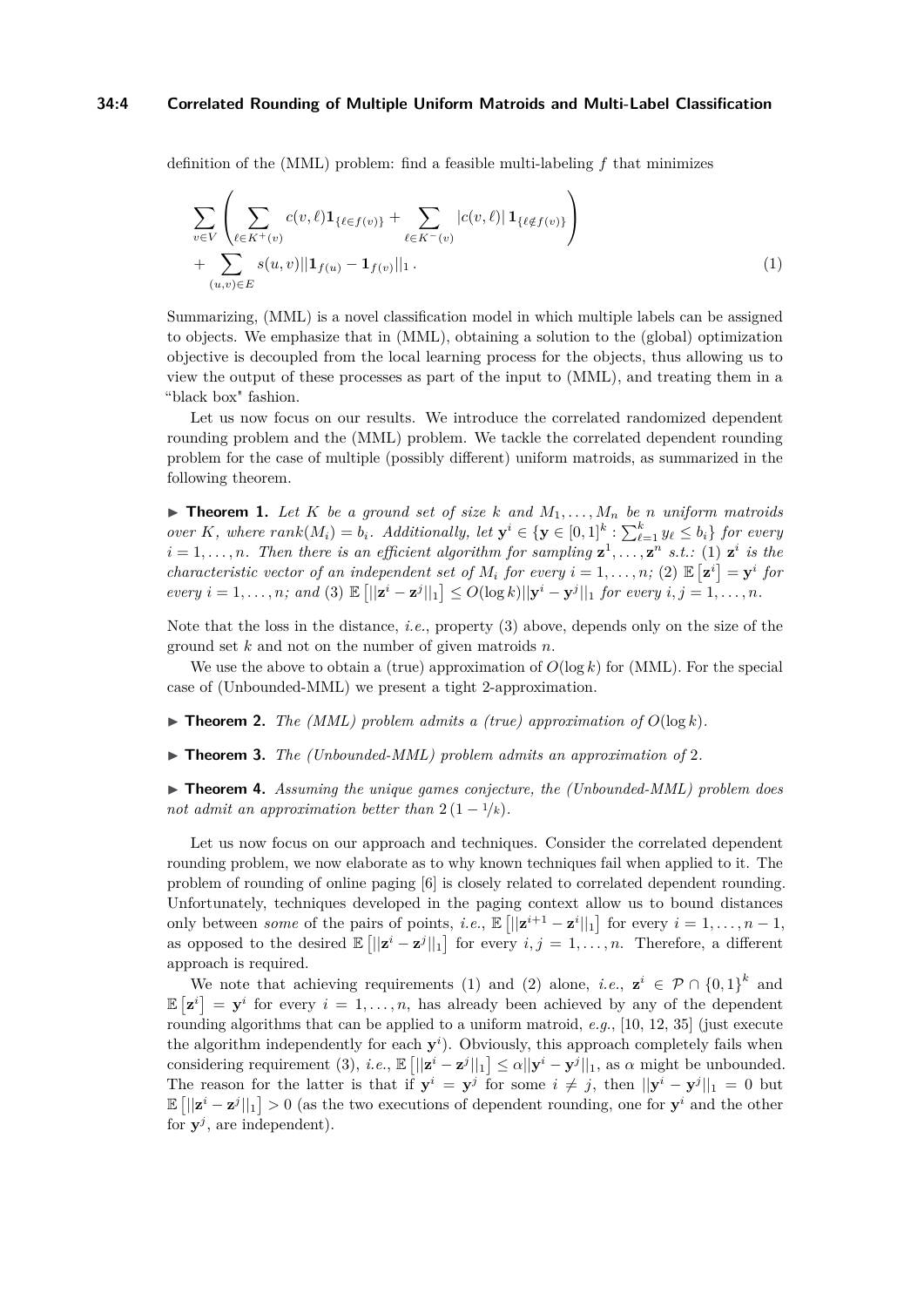Our approach to solving the above is to correlate all *n* executions of dependent rounding, one for each  $y^1, \ldots, y^n$ . Specifically, we execute the randomized dependent rounding algorithm of  $[35]$  for each  $y^i$  separately, but use the *same* random bits as input for all *n* different executions. Remarkably, this simple approach suffices. However, we note that the analysis of our algorithm uses the specific inner-workings of the algorithm of [\[35\]](#page-13-3). Hence, it seems that correlated dependent rounding cannot be easily solved through a "black box" application of any dependent rounding algorithm, *e.g.*, [\[10,](#page-12-2) [12\]](#page-12-3).

Let us now focus on the special case (Unbounded-MML) and illustrate why known algorithms and techniques fail when applied to it. (Unbounded-MML) is inspired by the *metric labeling* problem, first introduced in full generality by [\[25\]](#page-13-5). In the metric labeling problem we are given an edge weighted graph  $G = (V, E)$ , a collection K of k labels, a *non-negative* assignment cost function  $c: V \times K \to \mathbb{R}^+$ , and a metric *d* over *K*. The goal is to assign a *single* label to each node while minimizing the sum of assignment and separation costs. As in (Unbounded-MML), assignment costs are defined using *c*, whereas the separation cost of edge  $(u, v)$  is the distance in the metric *d* between the labels assigned to *u* and *v*. It is important to note that metric labeling differs from (Unbounded-MML) in two main points: (1) each object can be assigned exactly one label, as opposed to multiple labels in (Unbounded-MML), and  $(2)$  the assignment cost function  $c$  is non-negative, whereas in (Unbounded-MML) assignment costs may be either positive or negative.

Consider a further restricted special case of (Unbounded-MML) where all assignment costs are non-negative. If one applies the algorithm of [\[25\]](#page-13-5) by expanding the label set *K* to  $2^K \setminus \emptyset$  $2^K \setminus \emptyset$  and considering the  $\ell_1$  metric on the expanded set<sup>2</sup>, then this not only results in a large approximation guarantee of  $O(k)$ , but also the running time of the algorithm scales with  $2^k$  and not  $k$ . More generally, we wish to claim that existing techniques and algorithms for the metric labeling problem cannot be directly applied to (Unbounded-MML). Consider a node *v* which has multiple labels  $\ell$  it likes, *i.e.*,  $c(v, \ell) < 0$ . Since only a single label is allowed per node in metric labeling, it must be the case that whatever algorithm or technique we use, there is at least one label *v* likes that ultimately is not assigned to *v*. Thus, potentially incurring a huge loss in the objective.

We address the above difficulties by employing two approaches. First, we use a *global* charging argument over all labels in  $K$  when bounding the separation cost of an edge  $(u, v)$ . Typically, such global arguments are avoided, *e.g.*, all known algorithm for metric labeling (either with a general or a specific metric) do not employ any type of global argument. Second, we *distort* the optimal marginal probabilities  $x_{v,\ell}$  given by the linear programming relaxation for (Unbounded-MML). This enables us to balance both positive and negative assignment costs, along with separation costs.

Let us now mention some related work. An extensively studied topic is that of dependent rounding of fractional solution. A randomized variant of pipage rounding [\[1\]](#page-12-0) was given by [\[22\]](#page-13-1) who applied it to assignment polytopes (see also [\[26,](#page-13-2) [35\]](#page-13-3)). An approach based on maximum entropy for dependent rounding was introduced by [\[3\]](#page-12-8) in the context of max-min allocations, and was later extended to spanning trees by [\[2\]](#page-12-1). When considering general matroid independence polytopes, [\[10,](#page-12-2) [12\]](#page-12-3) provided methods of conducting dependent rounding.

(MML) gets as input costs for assigning labels to objects and a similarity measure between objects. The labeling costs are based on a multi-label learning process (supervised learning) which is applied to a set of instances, each belonging potentially to multiple classes (labels),

<span id="page-4-0"></span>Only the general algorithm of [\[25\]](#page-13-5) is known for the case of  $\ell_1$  distances over the *k*-dimensional hypercube, and it achieves an approximation of  $O(k)$ . This guarantee is tight as it based on tree metrics.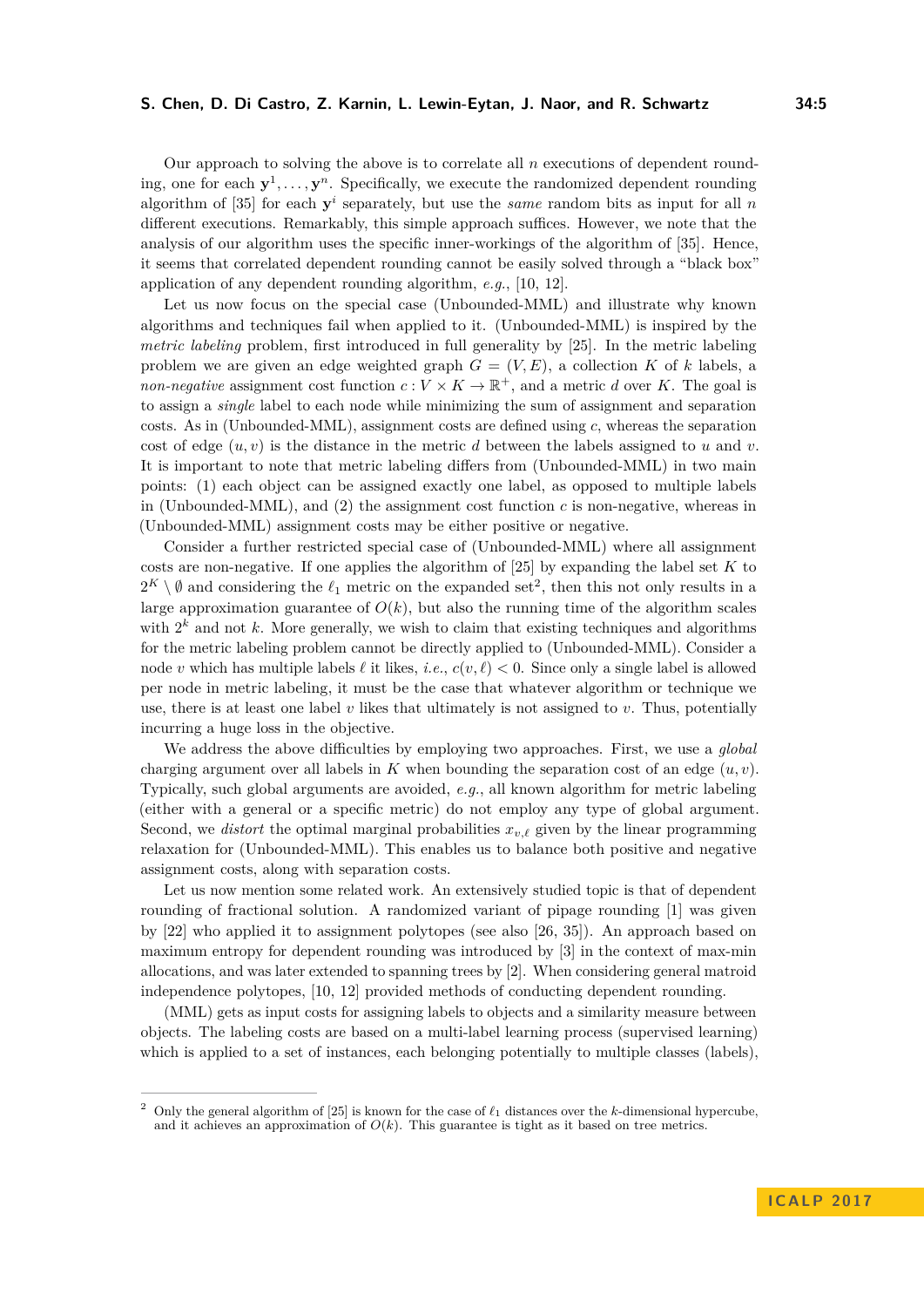### **34:6 Correlated Rounding of Multiple Uniform Matroids and Multi-Label Classification**

and predicts a set of class labels given a new instance. *Multi-label classification* has attracted much attention following various real world problems requiring usage of multiple labels [\[37\]](#page-13-6), and thorough surveys in this area can be found in [\[34,](#page-13-7) [36\]](#page-13-8). The basic approach transforms the original problem into several instances of simpler binary classification problems, where each instance corresponds to a single label. This method is called *binary relevance*, and it assumes that labels are independent of each other, and thus one needs to solve *k* separate binary-label classification problems, where *k* denotes the number of labels. Approaches based on classifier chains have been adopted to model interdependencies between labels while maintaining acceptable computational complexity [\[33\]](#page-13-9).

The *label power set* approach transforms the problem into a multi-class problem [\[14\]](#page-12-9), where labels in the multi-class problem are a cross product of the original labels (and cover all possible combinations of these labels), resulting in the problem of mapping each data point to a binary vector. The main drawback of this approach is poor scaling in terms of the number of labels (e.g., vision problems where the number of categories may be large). A different approach addresses the problem directly, in its full generality, and is much harder than the traditional binary and multi-class problems, which in fact are special cases of multi-labeling. Some notable examples of multi-label algorithms, which are extensions based on binary problems, are adaptations of AdaBoost [\[21\]](#page-13-10), the *ML-kNN* [\[41\]](#page-14-4) based on kNN algorithm [\[20\]](#page-13-11), and *Clare* which is an adapted decision tree algorithm for multi-label classification [\[31\]](#page-13-12).

Another related machine learning approach is *kernel pairwise classification* [\[40\]](#page-14-5). Here, relations between pairs of samples are given using kernels. Supervised pairwise prediction aims to predict such pairwise relationships based on known relationships. Pairwise prediction takes a pair of instances as its input, and outputs the relationship between the two instances. The application of kernel methods to pairwise classification is based on a kernel function between two pairs of instances [\[24\]](#page-13-13). The main difference between this approach and our setting is that it does not consider single items, but rather focuses only on pairwise relations.

Metric labeling is an elegant and powerful mathematical model capturing a wide range of classification problems, where information about objects, as well as their pairwise relations, is given. Notice that such a scenario is not captured by neither known multi-class classification techniques, nor by existing pairwise kernel based techniques. The problem was first formulated in full generality by [\[25\]](#page-13-5), and captures many classification problems that arise in various settings. Specifically, metric labeling has applications in important fields such as Markov theory [\[13,](#page-12-10) [27\]](#page-13-14), image processing and computer vision [\[18,](#page-13-15) [8\]](#page-12-11), as well as language modeling [\[29\]](#page-13-16). In [\[25\]](#page-13-5), the authors gave an  $O(\log k)$ -approximation for any metric<sup>[3](#page-5-0)</sup>, and a 2-approximation for the uniform metric case. The latter is known to be tight assuming the unique games conjecture [\[28\]](#page-13-17). It is worth mentioning that metric labeling is of much importance in the combinatorial optimization setting, as it captures well studied problems such as multiway cut [\[9,](#page-12-12) [15,](#page-12-13) [16,](#page-12-14) [17,](#page-13-18) [23\]](#page-13-19) and 0-extension [\[11,](#page-12-15) [19\]](#page-13-20).

### **2 Preliminaries**

We formulate the following natural linear programming relaxation for the (MML) problem (similarly to the relaxation given by [\[25\]](#page-13-5) for uniform metric labeling). Variable  $x_{v,\ell}$  is the (fractional) indicator for labeling node  $v$  with label  $\ell$ . The first constraint guarantees that each node  $v$  receives between 1 and  $b<sub>v</sub>$  labels. The following two constraints, along with the fact that the problem is a minimization problem, imply that  $z_{u,v,\ell} = |x_{u,\ell} - x_{v,\ell}|$ , i.e.,

<span id="page-5-0"></span><sup>&</sup>lt;sup>3</sup> The metric over the labels determines their pairwise distances and can be arbitrary in general.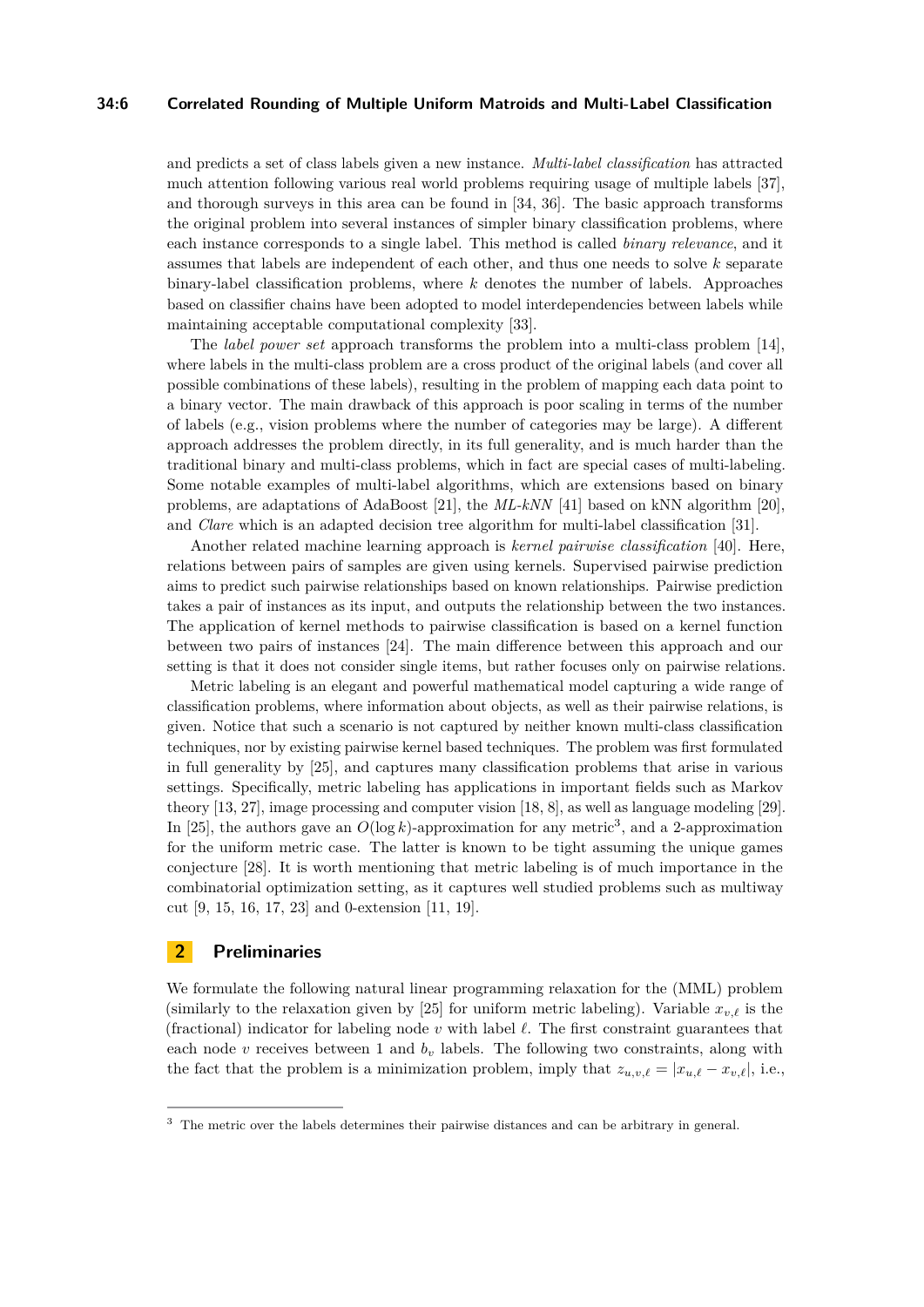$z_{u,v,\ell}$  is the separation cost of nodes *u* and *v* with respect to label  $\ell$ . Hence, the fourth constraint asserts that  $d_{u,v}$  equals  $||\mathbf{x}_u - \mathbf{x}_v||_1$ , where  $\mathbf{x}_u = (x_{u,1}, \ldots, x_{u,\ell})$  for every  $u \in V$ . The objective of the relaxation follows directly from the definition of (MML) [\(1\)](#page-3-0).

$$
\min \sum_{v \in V} \left[ \sum_{\ell \in K} x_{v,\ell} \le b_v \right]
$$
\n
$$
s.t. \quad 1 \le \sum_{\ell \in K} x_{v,\ell} \le b_v
$$
\n
$$
z_{u,v,\ell} \ge x_{u,\ell} - x_{v,\ell}
$$
\n
$$
z_{u,v,\ell} \ge x_{v,\ell} - x_{u,\ell}
$$
\n
$$
d_{u,v} = \sum_{\ell \in K} z_{u,v,\ell}
$$
\n
$$
0 \le x_{v,\ell} \le 1
$$
\n
$$
v \in V
$$
\n
$$
v \in V
$$
\n
$$
d_{v,v} = \sum_{\ell \in K} z_{u,v,\ell}
$$
\n
$$
v \in V
$$
\n
$$
d_{v,v} = \sum_{\ell \in K} z_{u,v,\ell}
$$
\n
$$
v \in V, \forall \ell \in K
$$

The following observation simplifies the analysis of the separation cost considerably.

<span id="page-6-1"></span>I **Observation 5.** *Without loss of generality we can simply assume that any two adjacent nodes differ in only a single coordinate, by a value ε >* 0*, which can be made arbitrarily small. Specifically, given*  $(u, v) \in E$  *we assume that*  $\mathbf{x}_u = (x_{u,1}, x_{u,2}, \dots, x_{u,k})$  and  $\mathbf{x}_v =$  $(x_{u,1} + \varepsilon, x_{u,2}, \ldots, x_{u,k}).$ 

### **3 Correlated Randomized Dependent Rounding**

Denote by  $M_{K,b_v}$  the uniform matroid over *K* of rank  $b_v$ , and recall that  $\mathcal{P}(M_{K,b_v}) = \{ \mathbf{x} \in$  $[0,1]^k$ :  $\sum_{\ell=1}^k x_\ell \leq b_v$  is the standard independent set polytope corresponding to  $M_{K,b_v}$ . For completeness, we start by presenting the basic building block of [\[35\]](#page-13-3) for rounding a single point in  $\mathcal{P}_{M_{K,b_v}}$ , as we later require its inner-workings.

Let us now focus on rounding a single point in the uniform matroid polytope. The basic building block (Algorithm [1\)](#page-7-0) receives two marginal probabilities,  $0 \le \alpha \le 1$  and  $0 \le \beta \le 1$ , for the *i*<sup>th</sup> and *j*<sup>th</sup> labels correspondingly, and randomly updates them. At least one of the updated marginal probabilities, denoted by  $\alpha'$  and  $\beta'$ , is "rounded" to either 0 or 1. This is done while deterministically preserving the sum of the marginal probabilities, and each of the marginal probabilities is preserved in expectation. Lemma [6](#page-6-0) summarizes the above, and its proof is deferred to a full version of the paper.

It is important to note that  $0 \leq \alpha', \beta' \leq 1$  $0 \leq \alpha', \beta' \leq 1$  always, *i.e.*, Algorithm 1 returns valid marginal probabilities.

<span id="page-6-0"></span>▶ **Lemma 6.** *Upon the termination of Algorithm [1:](#page-7-0)* 

- **1.**  $\mathbb{E}[\alpha'] = \alpha$  *and*  $\mathbb{E}[\beta'] = \beta$ *.*
- **2.**  $\alpha' + \beta' = \alpha + \beta$  *always.*
- **3.** *One of i and j is declared* fixed *and its marginal value belongs to* {0*,* 1}*.*

Define a *label tree T* of *K* to be a full binary tree with exactly *k* leaves, where each leaf corresponds to a distinct label of *K*. We now describe the rounding procedure which we denote by *label tree rounding*. It receives as input a label tree *T*, a point  $\mathbf{x}_v \in \mathcal{P}(M_{K,b_v})$ , a collection of independent random thresholds  $\theta_z \sim Unif[0,1]$  for every non-leaf node *z* of *T*, and one additional independent random threshold  $\theta \sim Unif[0,1]$ . The label tree rounding procedure operates as follows:

**1.** Every leaf of *T* sends to its parent its label and its marginal value as given by the relaxation, *i.e.*, a leaf that corresponds to label  $\ell \in K$  sends to its parent  $(\ell, x_{v,\ell})$ .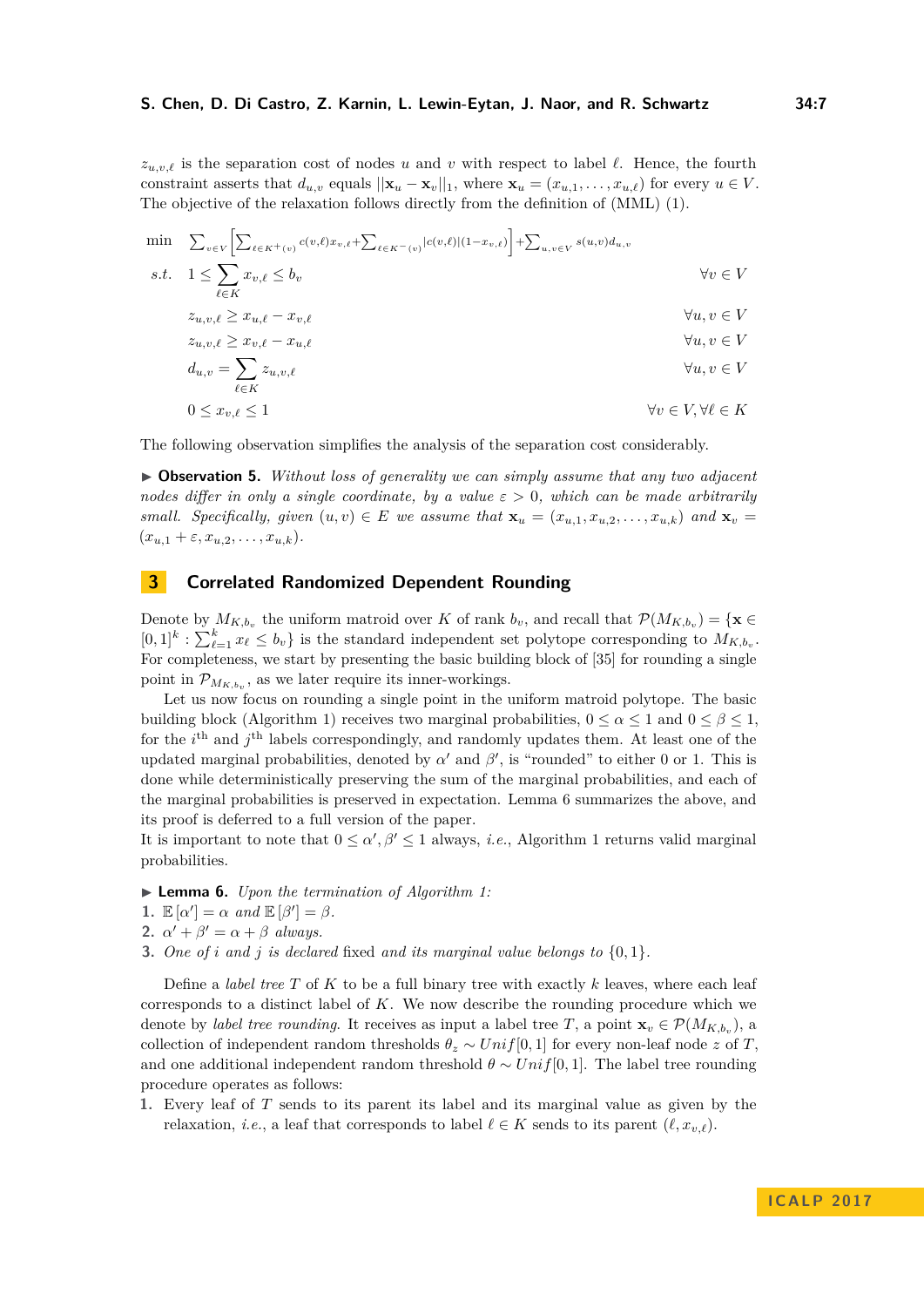**Algorithm 1** Resolve $(i, \alpha, j, \beta)$ .

```
draw a threshold \theta \sim Unif[0, 1].
if (case (a)) 0 \leq \alpha + \beta \leq 1 then
    if \theta \leq \alpha/(\alpha+\beta) then
        \alpha' \leftarrow \alpha + \beta, \beta' \leftarrow 0, and s \leftarrow j.
    else
        \alpha' \leftarrow 0, \ \beta' \leftarrow \alpha + \beta, \text{ and } s \leftarrow i.end if
end if
if (case (b)) 1 < \alpha + \beta < 2 then
    if \theta \leq (1-\beta)/(2-\alpha-\beta) then
        \alpha' \leftarrow 1, \beta' \leftarrow \alpha + \beta - 1, and s \leftarrow i.
    else
        \alpha' \leftarrow \alpha + \beta - 1, \ \beta' \leftarrow 1, \text{ and } s \leftarrow j.end if
end if
return (i, \alpha', j, \beta') and declare s as fixed.
```
- <span id="page-7-0"></span>**2.** Every non-leaf node *z* of *T* (that is not the root) receives from its two children  $(i, \alpha)$ and  $(i, \beta)$ ; it executes Algorithm [1](#page-7-0) with parameters  $(i, \alpha, i, \beta)$  and  $\theta_z$  as the random threshold to obtain  $(\alpha', \beta')$ ; updates the marginal probabilities of *i* and *j* to be  $\alpha'$  and  $\beta'$ respectively; and sends to its parent in *T* the label that was *not* fixed from  $\{i, j\}$  along with its newly updated marginal probability.
- **3.** The root *r* of *T* operates exactly as any other non-leaf node of *T* with the following exception: instead of sending the label that was not fixed to its parent along with its newly updated marginal probability,  $r$  uses the given random threshold  $\theta$  to round the label that was not fixed, *i.e.*, after the execution of Algorithm [1](#page-7-0) by *r* if  $s \in \{i, j\}$  denotes the label that is not fixed and the newly updated marginal probability of *s* equals  $\gamma$ , then *r* sets the marginal of *s* to be 1 if  $\theta \leq \gamma$  and 0 otherwise.

The following lemma summarizes the desired properties of the label tree rounding procedure, and its proof is deferred to a full version of the paper.

<span id="page-7-1"></span>► **Lemma 7.** *Let*  $v \in V$ ,  $\mathbf{x}_v \in \mathcal{P}(M_{K,b_v})$ ,  $T$  *a label tree of*  $K$ *, and denote by*  $\tilde{\mathbf{x}}_v$  *the vector of marginal probabilities obtained by executing the label tree rounding procedure. Then,*

- 1.  $\tilde{\mathbf{x}}_v \in \{0,1\}^k$ .
- <span id="page-7-3"></span>2. Let  $B_v \triangleq \sum_{\ell \in K} x_{v,\ell}$ , then  $[B_v] \leq \sum_{\ell \in K} \tilde{x}_{v,\ell} \leq [B_v]$  always.
- <span id="page-7-2"></span>**3.** *For every*  $\ell \in K$ :  $\Pr[\tilde{x}_{v,\ell} = 1] = x_{v,\ell}$ .

Let us now focus on rounding multiple points in the uniform matroid polytope. In this section we describe how to round multiple points in  $\mathcal{P}(M_{K,b_v})$  while: (1) preserving marginal probabilities; and (2) being "faithful" to the original  $\ell_1$  distances between any pair of points in  $\mathcal{P}(M_{K,b_v})$ . Our correlated rounding procedure receives as input a fixed label tree *T*, along with *n* points  $\{x_v\}_{v\in V}$  in  $\mathcal{P}(M_{K,b_v})$ . Intuitively, it applies the label tree rounding procedure to all *n* points simultaneously, while using the same given tree *T* and the same random thresholds in all executions. A formal description appears in Algorithm [2.](#page-8-0) As before, we denote by  $\tilde{\mathbf{x}}_v$  the output of Algorithm [2](#page-8-0) for node  $v \in V$ .

Lemma [8](#page-8-1) bounds the expected separation cost of neighbouring nodes *u* and *v*. Assuming **x***<sup>u</sup>* and **x***<sup>v</sup>* differ only in label 1 (as Observation [5](#page-6-1) states without loss of generality), the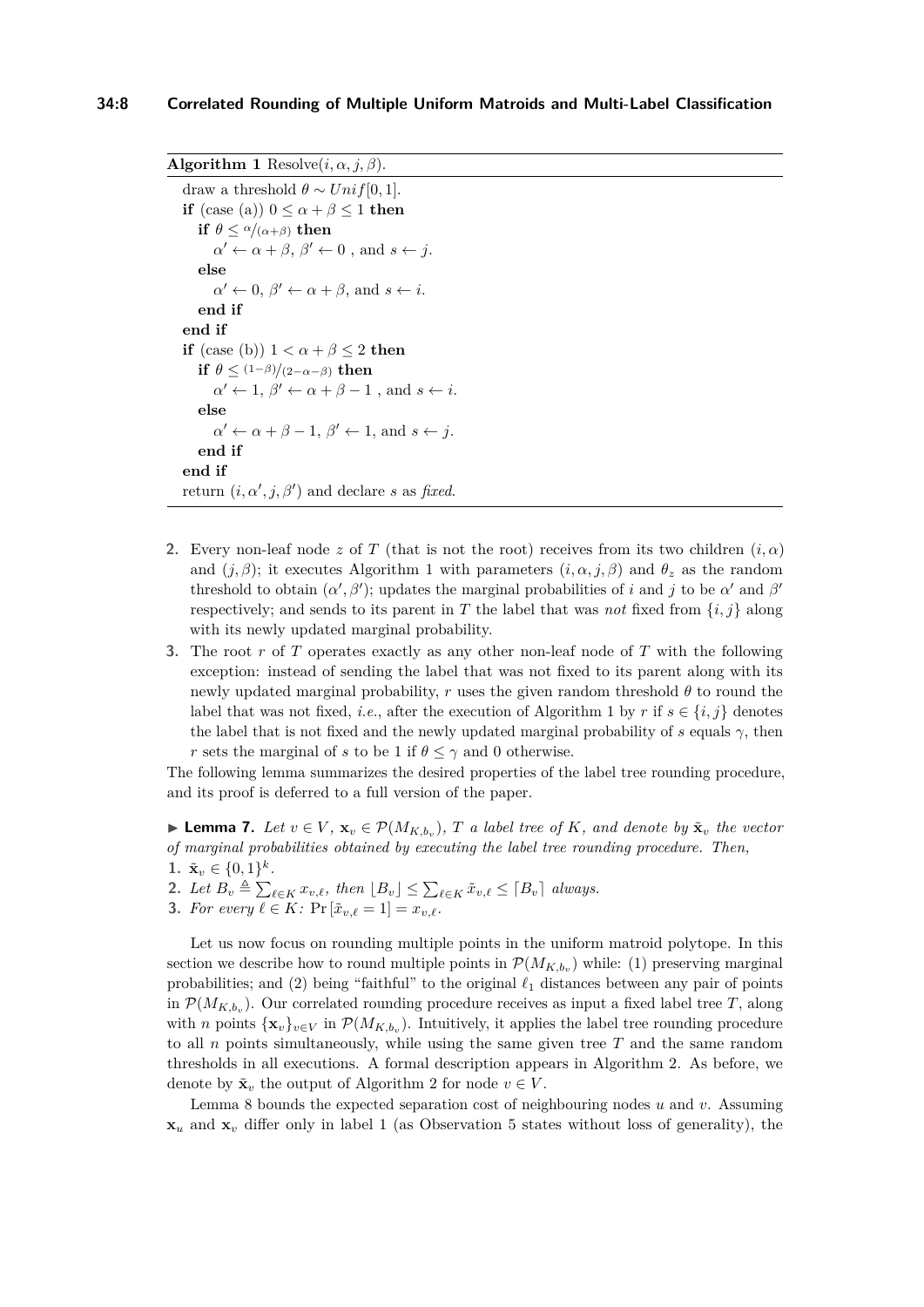<span id="page-8-0"></span>

| <b>Algorithm 2</b> Correlated Rounding( $\{\mathbf{x}_v\}_{v \in V}, T$ ).                                                         |
|------------------------------------------------------------------------------------------------------------------------------------|
| For every non-leaf node z of T draw an independent threshold $\theta_z \sim Unif[0,1]$ .                                           |
| Draw an independent threshold $\theta \sim Unif[0,1]$ for the root r of T.                                                         |
| $\forall v \in V$ : execute label tree rounding with input T, $\mathbf{x}_v$ , $\{\theta_z\}_z$ non-leaf node of T, and $\theta$ . |
| Output the resulting $\{\tilde{\mathbf{x}}_v\}_{v \in V}$ .                                                                        |

executions of Algorithm [1](#page-7-0) can differ between *u* and *v* only at non-leaf nodes of *T* that lie on the (single) path from the leaf that represents label 1 and the root *r* of *T*. At the heart of the proof lies the following observation: the expected *additive* increase in  $||\mathbf{x}_u - \mathbf{x}_v||_2$  is  $O(\varepsilon)$ for each of the non-leaf nodes of *T* that lie on the above mentioned path.

<span id="page-8-1"></span>**Lemma 8.** Let  $u, v \in V$  be such that  $\mathbf{x}_u$  and  $\mathbf{x}_v$  satisfy Observation [5,](#page-6-1) let  $\tilde{\mathbf{x}}_u$  and  $\tilde{\mathbf{x}}_v$  be the *output of Algorithm [2](#page-8-0) for nodes u and v correspondingly, and let δ be the depth of T. Then,*

$$
\mathbb{E}\left[\left|\left|\tilde{\mathbf{x}}_u - \tilde{\mathbf{x}}_v\right|\right|_1\right] \leq O(\delta)\varepsilon.
$$

**Proof.** Recall that Observation [5](#page-6-1) states that  $\mathbf{x}_u$  and  $\mathbf{x}_v$  are identical, except that  $x_{v,1} =$  $x_{u,1} + \varepsilon$ . Hence, let *P* be the path from the leaf in *T* representing label 1 to the root *r* of *T*, and denote the sequence of nodes in this path by  $z_1, z_2, z_3, \ldots, z_m$  (where  $z_1$  is the leaf and *z<sup>m</sup>* is the root *r*). We use the following two assumptions that can be made without loss of generality.

First, as the order of executions of Algorithm [1](#page-7-0) at the nodes of *T* is irrelevant to the outcome of Algorithm [2,](#page-8-0) as long as execution of Algorithm [1](#page-7-0) at some node *z* of *T* is performed after all executions of Algorithm [1](#page-7-0) at all non-leaf nodes in the induced subtree of *T* that *z* is its root. Hence, let us assume without loss of generality that all executions of Algorithm [1](#page-7-0) at nodes not in *P* are performed before any execution of Algorithm [1](#page-7-0) at nodes  $z_2, z_3, \ldots, z_m$ .

Second, note that in every non-leaf node along  $P$ , *i.e.*,  $z_2, z_3, \ldots, z_m$ , exactly one execution of Algorithm [1](#page-7-0) is performed for each of the nodes *u* and *v*. The execution of Algorithm [1](#page-7-0) at some node  $z_p$ ,  $p = 2, \ldots, m$ , receives exactly two labels as input, one from the child  $z_{p-1}$ (along the path *P*) and the other from the other child of  $z_p$  which we denote by  $w_{p-1}$  (not on the path *P*). It is important to note that each of these two inputs might be random, however, the input received from node *wp*−<sup>1</sup> is *always identical* for both *u* and *v*. Therefore, let us denote for simplicity of presentation and without loss of generality that the input  $w_{p-1}$  sends to the execution of Algorithm [1](#page-7-0) at node  $z_p$  is label number *p* with its updated marginal probability  $\gamma_p$ , *i.e.*,  $(p, \gamma_p)$ . Thus, we can focus only on the first *m* labels of K since for labels  $m + 1, \ldots, k$  nodes  $u$  and  $v$  will always be identical and their contribution to  $||\tilde{\mathbf{x}}_u - \tilde{\mathbf{x}}_v||_1$  will be always 0.

Denote by  $\mathbf{x}_u^t \in [0,1]^m$  and  $\mathbf{x}_v^t \in [0,1]^m$  the vector of marginal probabilities of the first *m* labels after performing the execution of Algorithm [1](#page-7-0) at node  $z_t$ , for nodes *u* and *v* respectively. Thus, for example,  $\mathbf{x}_u^1 = (u_1, \gamma_2, \gamma_3, \dots, \gamma_m)$  and  $\mathbf{x}_v^1 = (u_1 + \varepsilon, \gamma_2, \gamma_3, \dots, \gamma_m)$ , and  $\mathbf{x}_{u}^{m} = (\tilde{x}_{u,1}, \tilde{x}_{u,2}, \tilde{x}_{u,3}, \dots, \tilde{x}_{u,m})$  and  $\mathbf{x}_{v}^{m} = (\tilde{x}_{v,1}, \tilde{x}_{v,2}, \tilde{x}_{v,3}, \dots, \tilde{x}_{v,m})$ . We prove that:

<span id="page-8-2"></span>
$$
\mathbb{E}\left[\left|\left|\mathbf{x}_u^t - \mathbf{x}_v^t\right|\right|_1 - \left|\left|\mathbf{x}_u^{t-1} - \mathbf{x}_v^{t-1}\right|\right|_1\right] \le 2\varepsilon \qquad \forall t = 2, 3, \dots, m. \tag{2}
$$

The proof of the lemma is completed by summing [\(2\)](#page-8-2) over all relevant values of *t*, and recalling that  $||\mathbf{x}_u^1 - \mathbf{x}_v^1||_1 = ||\mathbf{x}_u - \mathbf{x}_v||_1 = \varepsilon$ . Inequality [\(2\)](#page-8-2) is proved by examining the joint distribution of Algorithm [1](#page-7-0) at node  $z_t$  for both *u* and *v*. This computation is deferred to a full version of the paper.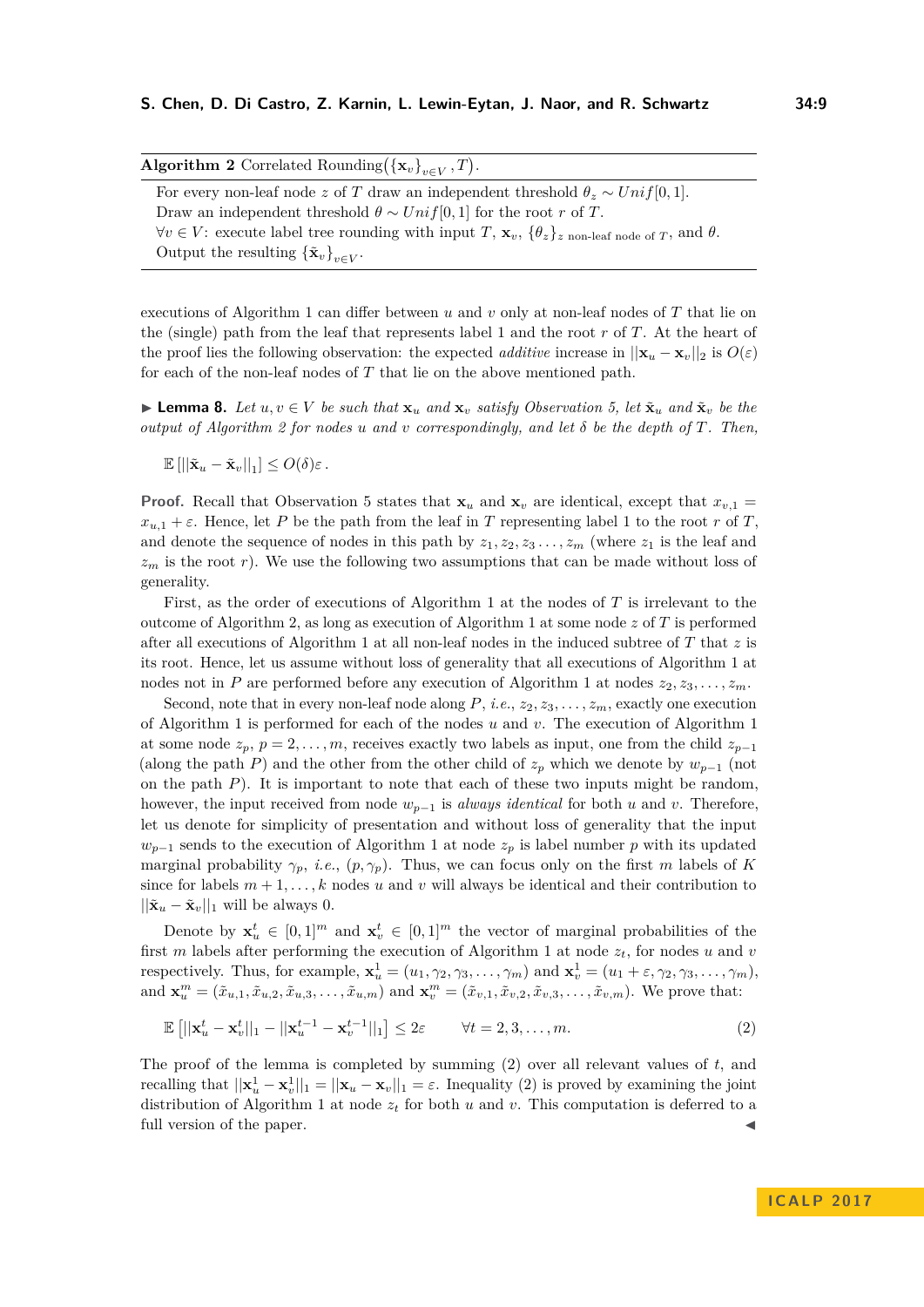**Algorithm 3** Single Threshold (ST). draw a threshold  $\theta \sim Unif[0, 1]$ . **for** every  $v \in V$  **do**  $f_{ST}(v) \leftarrow {\{\ell : \theta \leq h(x_{v,\ell})\}}.$ **end for** output *fST* .

### <span id="page-9-0"></span>**Algorithm 4** Kleinberg-Tardos (KT).

**while**  $V \neq \emptyset$  **do** independently draw a threshold  $\theta \sim Unif[0,1]$  and a uniform label  $\ell \in K$ . **for** every  $v \in V$  **do if**  $\theta \leq x_{v,\ell}$  **then**  $f_{KT}(v) \leftarrow {\{\ell\}}$  and  $V \leftarrow V \setminus \{v\}.$ **end if end for end while** output  $f_{KT}$ .

<span id="page-9-1"></span>**Proof (of Theorem [1\)](#page-3-1).** Apply Algorithm [2](#page-8-0) to the given points  $y^1, \ldots, y^n$  with a label tree *T* whose depth is  $O(\log k)$ . Lemmas [7](#page-7-1) and [8](#page-8-1) conclude the proof.

### **4** *O***(log** *k***)-Approximation for MML**

**Proof (of Theorem [2\)](#page-3-2).** We apply Algorithm [2](#page-8-0) to the fractional solution provided by the linear programming relaxation. Starting with assignment costs, Property [\(3\)](#page-7-2) of Lemma [7](#page-7-1) implies that all assignment costs are preserved in expectation. Considering separation costs, one can always choose a label tree *T* whose depth is  $O(\log k)$ , and thus Lemma [8](#page-8-1) implies a multiplicative loss of  $O(\log k)$  in the separation costs. Finally, Property [\(2\)](#page-7-3) of Lemma [7](#page-7-1) guarantees that every node  $v \in V$  is assigned at most  $\lceil B_v \rceil$  labels, but since  $\lceil B_v \rceil \leq b_v$ our algorithm never deviates from the bound on the number of labels. Additionally, it is important to note that Property [\(2\)](#page-7-3) of Lemma [7](#page-7-1) also ensures that every node  $v \in V$  is assigned at least one label since  $|B_v| \geq 1$ .

### **5 A Tight Approximation for Unbounded MML**

Let us now focus on the basic building blocks. We use the following two algorithms as basic building blocks for our final algorithm. The first is a simple single threshold algorithm. Let  $h : [0,1] \rightarrow [0,1]$  be a monotone non-decreasing *distortion* function. The algorithm applies the distortion function *h* to each fractional value  $x_{v,\ell}$ , and then finds a multi-labeling  $f_{ST}(v): V \to 2^K$  by assigning to *v* all labels  $\ell$  whose *distorted* fractional value is larger than a uniformly random threshold  $\theta \in [0, 1]$ . The choice of an appropriate distortion function *h* plays a crucial role in obtaining the best possible approximation of 2 for (Unbounded-MML).

The second building block we use is due to [\[25\]](#page-13-5). It is the 2-approximation they provide for the uniform metric labeling problem.

Our algorithm is a simple "merge" of the two basic building blocks: Algorithms [3](#page-9-0) and [4](#page-9-1) are run independently and the union of their label assignments is returned.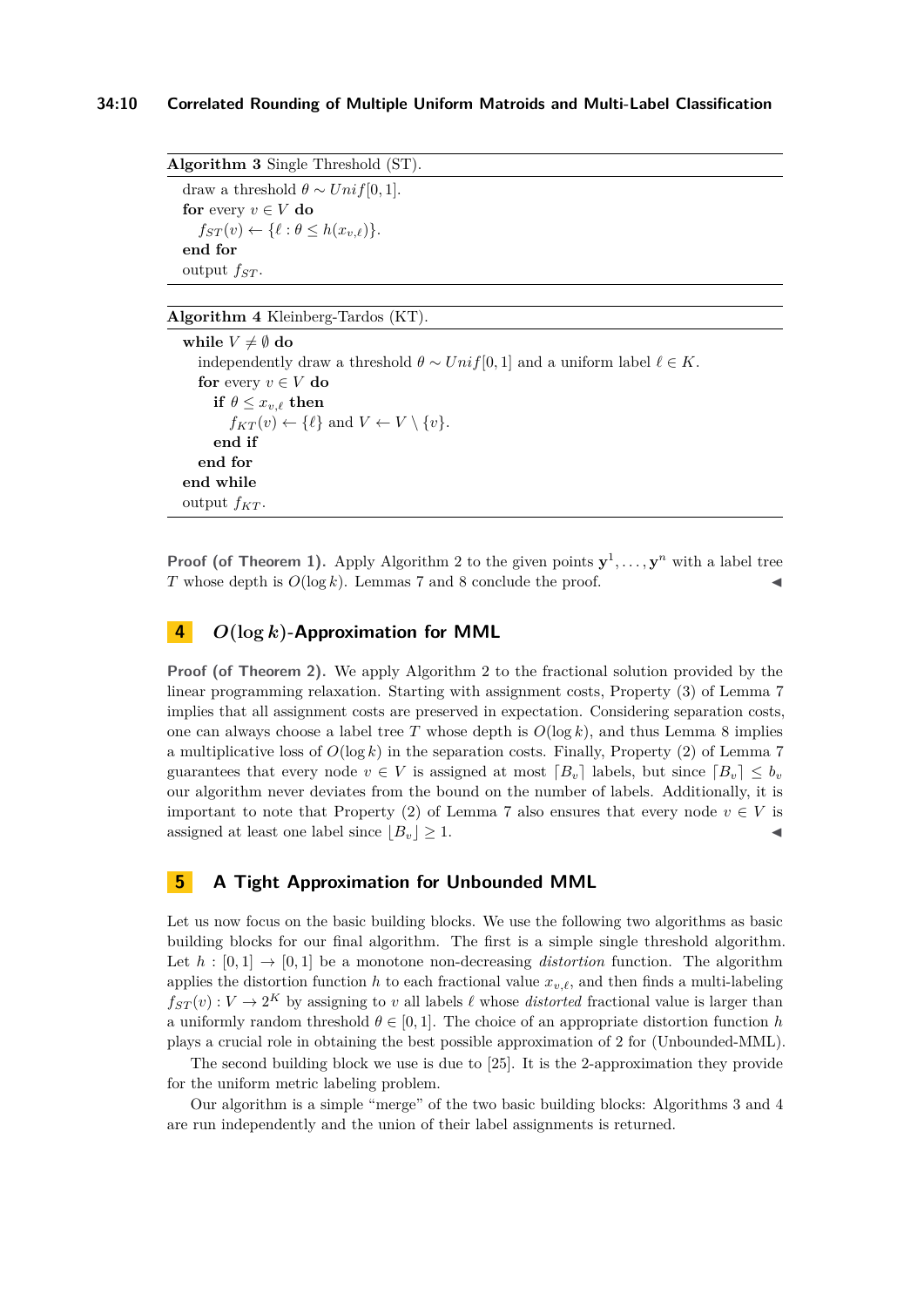<span id="page-10-0"></span>

| <b>Algorithm 5</b> Union.                                              |  |
|------------------------------------------------------------------------|--|
| independently run Algorithms 3 and 4 to obtain $f_{ST}$ and $f_{KT}$ . |  |
| for every $v \in V$ do                                                 |  |
| $f(v) \leftarrow f_{ST}(v) \cup f_{KT}(v).$                            |  |
| end for                                                                |  |
| output $f$ .                                                           |  |

Let us focus on the assignment costs. We denote by  $\mathbf{x}_v \in [0,1]^k$  the vector corresponding to *v*, i.e.,  $(\mathbf{x}_v)_\ell = x_{v,\ell}$ . First we start by stating two immediate observations regarding the assignment probabilities of labels to vertices by the basic building blocks (a full proof is deferred to a full version of the paper).

▶ **Lemma 9.** *For any*  $v \in V$  *and*  $\ell \in K$  *the following two claims hold:* 1. Pr  $[\ell \in f_{ST}(v)] = h(x_{v,\ell}).$ **2.** Pr  $[f_{KT}(v) = \{\ell\}] = \frac{x_{v,\ell}}{||\mathbf{x}_v||_1}$ .

The following corollary states the probability that label  $\ell$  is assigned to vertex  $v$  by the Union Algorithm (Algorithm [5\)](#page-10-0), and is used to bound the total labeling cost of Algorithm [5.](#page-10-0) Its proof is deferred to a full version of the paper.

<span id="page-10-4"></span>► Corollary 10. For any  $v \in V$  and  $\ell \in K$ ,  $\Pr[\ell \in f(v)] = h(x_{v,\ell}) + \frac{x_{v,\ell}}{||\mathbf{x}_v||_1} - h(x_{v,\ell}) \cdot \frac{x_{v,\ell}}{||\mathbf{x}_v||_1}$  $\frac{x_{v,\ell}}{||\mathbf{x}_{v}||_1}$ .

We focus now on the separation cost of the Union Algorithm (Algorithm [5\)](#page-10-0). Note that the expected separation cost of the Union Algorithm (Algorithm [5\)](#page-10-0) equals:

<span id="page-10-1"></span>
$$
\sum_{(u,v)\in E} s(u,v) \cdot \mathbb{E}\left[ \left\| \mathbf{1}_{f(u)} - \mathbf{1}_{f(v)} \right\|_{1} \right] \tag{3}
$$

The next lemma provides all the ingredients required for bounding the expected separation cost [\(3\)](#page-10-1), its proof is deferred to a full version of the paper.

<span id="page-10-2"></span>▶ **Lemma 11.** *For any*  $u, v \in V$  *such that*  $\mathbf{x}_u = (x_{u,1}, x_{u,2}, \ldots, x_{u,k})$  *and*  $\mathbf{x}_v = (x_{u,1} + \varepsilon, x_{u,2}, \dots, x_{u,k})$ , the following hold: **1.** Pr  $[1 \in f(u), 1 \notin f(v)] = 0$ . **2.** Pr  $[1 \notin f(u), 1 \in f(v)] = \varepsilon \cdot (1 - \frac{x_{u,1}}{||\mathbf{x}||})$  $\frac{x_{u,1}}{||\mathbf{x}_u||_1}$ )  $\cdot$   $\left(\frac{h(x_{u,1}+\varepsilon)-h(x_{u,1})}{\varepsilon} + \frac{1-h(x_{u,1}+\varepsilon)}{||\mathbf{x}_u||+\varepsilon}\right)$  $\frac{-h(x_{u,1}+\varepsilon)}{||\mathbf{x}_u||+\varepsilon}$ . **3.** Pr  $[\ell \in f(u), \ell \notin f(v)] = \varepsilon \cdot \frac{x_{u,\ell}(1-h(x_{u,\ell}))}{\|x\| \|\ell \|v\| \|\ell + \varepsilon}$  $\frac{x_{u,\ell}(1-n(x_{u,\ell}))}{\|\mathbf{x}_u\|_1(\|\mathbf{x}_u\|_1+\varepsilon)}$  *for every*  $\ell \neq 1$ *.* **4.** Pr  $[\ell \notin f(u), \ell \in f(v)] = 0$  *for every*  $\ell \neq 1$ *.* 

<span id="page-10-3"></span>In order to bound the expected separation cost of an edge  $(u, v)$ , as given by  $(3)$ , we employ a *global* charging argument. Typically, if *local* charging works it is the case that the part of [\(3\)](#page-10-1) that corresponds to a fixed label  $\ell$ , *i.e.*,  $\mathbb{E} \left[ \mathbf{1}_{\{\ell \in f(u) \wedge \ell \notin f(v)\}} + \mathbf{1}_{\{\ell \notin f(u) \wedge \ell \in f(v)\}} \right]$ could be upper bounded by  $\alpha \cdot z_{u,v,\ell}$  for some constant  $\alpha > 0$ . Unfortunately, this is not the case as can be seen from Lemma [11.](#page-10-2) Edge  $(u, v)$  satisfies Observation [5,](#page-6-1) *i.e.*,  $\mathbf{x}_u$  and  $\mathbf{x}_v$ differ only coordinate 1, and thus without loss of generality  $z_{u,v,\ell} = 0$  for all  $\ell \neq 1$ . However, for example, case [\(3\)](#page-10-3) of Lemma [11](#page-10-2) implies that *u* and *v* have a non-zero probability of disagreeing on any label  $\ell \neq 1$ . Thus, a local charging argument as described above fails and we must resort to a global argument that sums over all possible labels  $\ell$ . The following corollary provides exactly such a global guarantee, and its proof is deferred to a full version of the paper.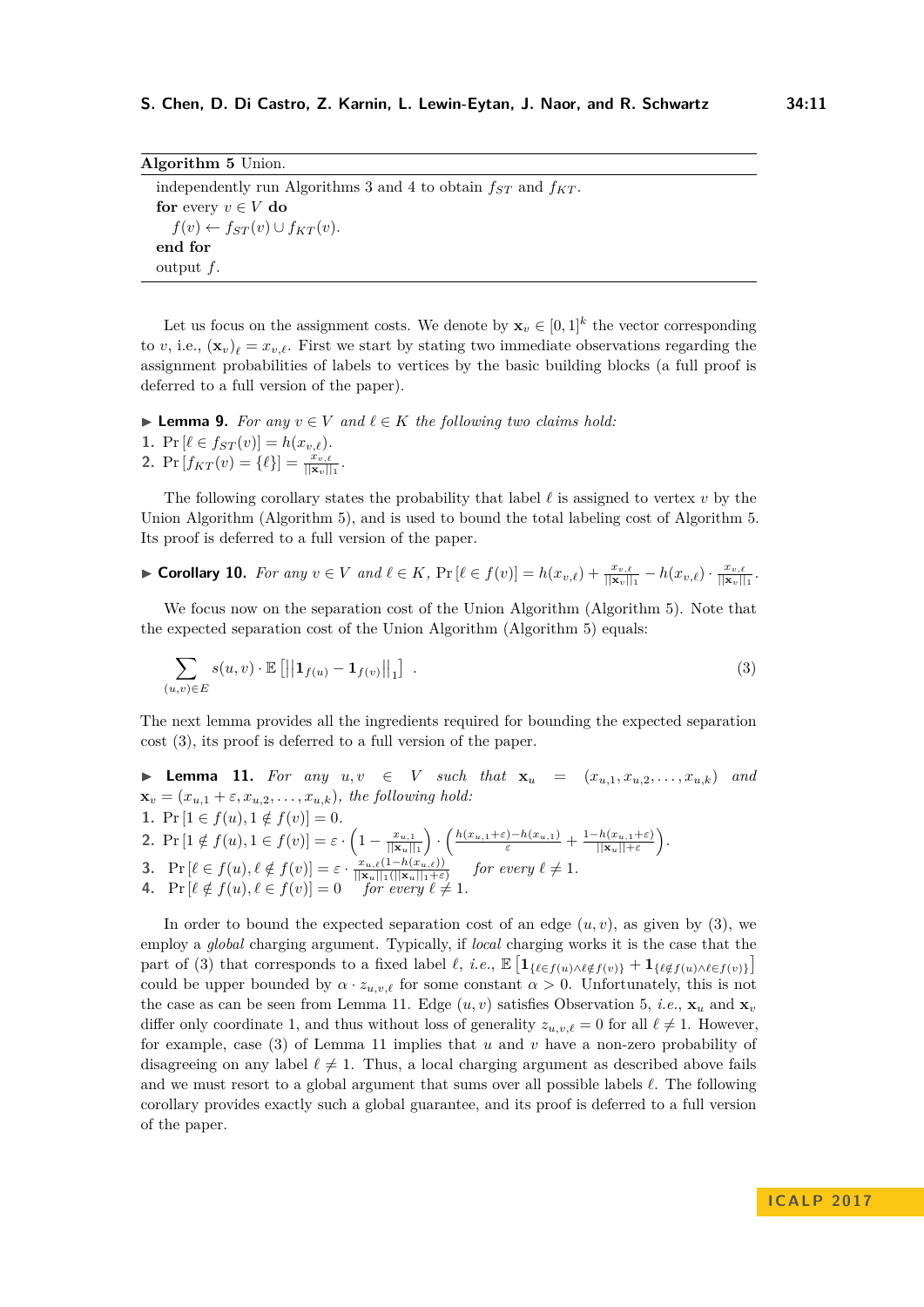#### **34:12 Correlated Rounding of Multiple Uniform Matroids and Multi-Label Classification**

<span id="page-11-0"></span>► Corollary 12. Let  $\mathbf{x}_u = (x_{u,1}, x_{u,2}, \ldots, x_{u,k})$  and  $\mathbf{x}_v = (x_{u,1} + \varepsilon, x_{u,2}, \ldots, x_{u,k})$  for an  $edge (u, v) \in E$ *. Then,* 

$$
\mathbb{E}\left[\left|\left|\mathbf{1}_{f(u)}-\mathbf{1}_{f(v)}\right|\right|_{1}\right] \leq \left(\frac{h(x_{u,1}+\varepsilon)-h(x_{u,1})}{\varepsilon}+\frac{2-h(x_{u,1}+\varepsilon)}{||\mathbf{x}_{u}||_{1}+\varepsilon}\right)\cdot\left(1-\frac{x_{u,1}}{||\mathbf{x}_{u}||_{1}}\right)\cdot d_{u,v}.
$$

Let us not focus on how to choose the distortion *h*. Given a specific choice of a distortion function  $h : [0, 1] \rightarrow [0, 1]$ , Corollaries [10](#page-10-4) and [12](#page-11-0) determine the approximation guarantee. Specifically, Corollary [10](#page-10-4) determines the loss with respect to the labeling cost, and Corollary [12](#page-11-0) determines the loss with respect to the separation cost.

The most natural distortion function is the identity, i.e.,  $h(x) = x$ . The next theorem shows that this choice of *h* yields a 3-approximation for (Unbounded-MML).

 $\triangleright$  **Theorem 13.** The Union Algorithm provides an approximation of 3 when  $h(x) = x$ .

**Proof.** First, consider the labeling costs. Corollary [10,](#page-10-4) along with the fact that  $||\mathbf{x}_v||_1 \geq 1$ , imply:

$$
\begin{cases}\Pr\left[\ell \in f(v)\right] = x_{v,\ell} + \frac{x_{v,\ell}}{||\mathbf{x}_v||_1} - \frac{x_{v,\ell}^2}{||\mathbf{x}_v||_1} \le 2x_{v,\ell} \\
\Pr\left[\ell \notin f(v)\right] = (1 - x_{v,\ell}) \cdot \left(1 - \frac{x_{v,\ell}}{||\mathbf{x}_v||_1}\right) \le 1 - x_{v,\ell}\n\end{cases}
$$

Hence, the labeling costs incur a loss of at most a factor of 2. Second, consider the separation costs. Let  $(u, v) \in E$  and assume without loss of generality that  $\mathbf{x}_u = (x_{u,1}, x_{u,2}, \ldots, x_{u,k})$ and  $\mathbf{x}_v = (x_{u,1} + \varepsilon, x_{u,2}, \dots, x_{u,k})$ . Corollary [12,](#page-11-0) along with the fact that  $||\mathbf{x}_v||_1 \geq 1$ , imply:

$$
\mathbb{E}\left[\left|\left|\mathbf{1}_{f(u)}-\mathbf{1}_{f(v)}\right|\right|_{1}\right] \leq \left(\frac{\varepsilon}{\varepsilon}+\frac{2-x_{u,1}-\varepsilon}{||\mathbf{x}_{u}||_{1}+\varepsilon}\right)\left(1-\frac{x_{u,1}}{||\mathbf{x}_{u}||_{1}}\right)d_{u,v} \leq 3d_{u,v}.
$$

Thus, the separation costs incur a loss of at most a factor of 3, concluding the proof.  $\blacksquare$ 

We prove that choosing a quadratic distortion, i.e.,  $h(x) = x^2$ , provides a tight approximation of 2 for (Unbounded-MML). We are now ready to prove Theorem [3.](#page-3-3)

**Proof (of Theorem [3\)](#page-3-3).** For simplicity we prove the theorem in two phases. In the first phase we show that the quadratic distortion provides an approximation of  $(2 + \varepsilon)$ . In the second phase we show that, assuming  $\varepsilon \leq (8k^4)^{-1}$ , the approximation is in fact 2. This concludes the proof since  $\varepsilon$  can be chosen to be arbitrarily small.

Let us focus on the first phase. When considering the labeling costs, Corollary [10,](#page-10-4) along with the facts that  $||\mathbf{x}_v||_1 \geq 1$  and  $0 \leq x_{v,\ell} \leq 1$ , imply:

$$
\begin{cases}\Pr\left[\ell \in f(v)\right] = x_{v,\ell}^2 + \frac{x_{v,\ell}}{||\mathbf{x}_v||_1} - \frac{x_{v,\ell}^3}{||\mathbf{x}_v||_1} \le x_{v,\ell} \cdot (1 - x_{v,\ell}) \le 2x_{v,\ell} \\
\Pr\left[\ell \notin f(v)\right] = \left(1 - x_{v,\ell}^2\right) \cdot \left(1 - \frac{x_{v,\ell}}{||\mathbf{x}_v||_1}\right) \le (1 - x_{v,\ell}^2) \le 2(1 - x_{v,\ell})\n\end{cases}
$$

Hence, the labeling costs incur a loss of at most 2 in the approximation.

When considering the separation costs, let  $(u, v) \in E$  and assume without loss of generality that  $\mathbf{x}_u = (x_{u,1}, x_{u,2}, \dots, x_{u,k})$  and  $\mathbf{x}_v = (x_{u,1} + \varepsilon, x_{u,2}, \dots, x_{u,k})$ . Corollary [\(12\)](#page-11-0) implies:

<span id="page-11-1"></span>
$$
\mathbb{E}\left[\sum_{\ell\in K} \left( \mathbf{1}_{\{\ell \in f(u) \wedge \ell \notin f(v)\}} + \mathbf{1}_{\{\ell \notin f(u) \wedge \ell \in f(v)\}} \right) \right] \le
$$
\n
$$
\leq \left( \frac{(x_{u,1} + \varepsilon)^2 - x_{u,1}^2}{\varepsilon} + \frac{2 - (x_{u,1} + \varepsilon)^2}{||\mathbf{x}_u||_1 + \varepsilon} \right) \left( 1 - \frac{x_{u,1}}{||\mathbf{x}_u||_1} \right) d_{u,v}
$$
\n
$$
= \left[ \left( 2x_{u,1} + \frac{2 - x_{u,1}^2}{||\mathbf{x}_u||_1 + \varepsilon} \right) \left( 1 - \frac{x_{u,1}}{||\mathbf{x}_u||_1} \right) + \varepsilon \left( \frac{||\mathbf{x}_u||_1 - 2x_{u,1}}{|\mathbf{x}_u||_1 + \varepsilon} \right) \left( 1 - \frac{x_{u,1}}{||\mathbf{x}_u||_1} \right) \right] d_{u,v} \quad (4)
$$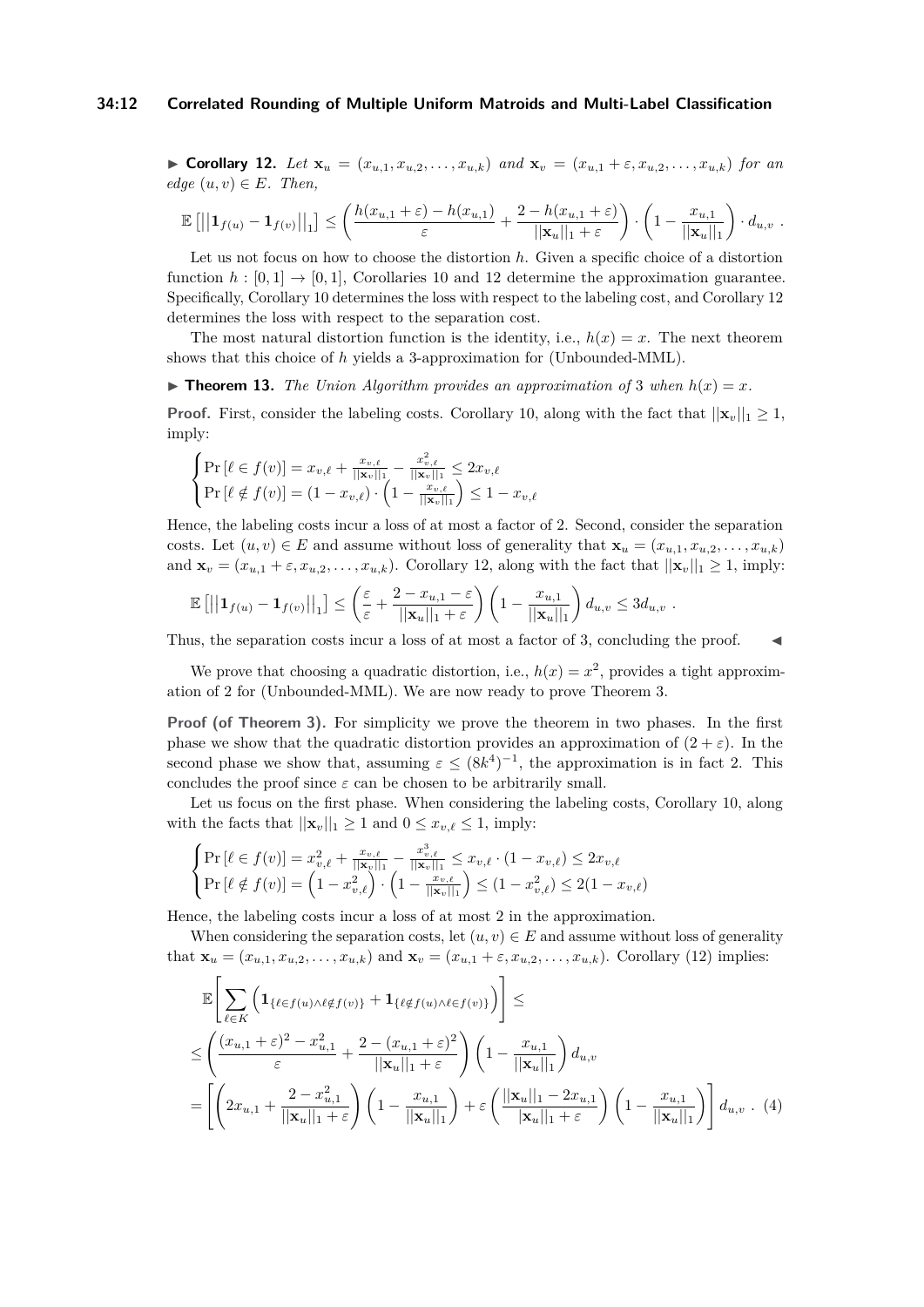Define the following function  $L(z,t): [0,1] \times [1,\infty) \to \mathbb{R}^+$ ,  $L(z,t) \triangleq \left(2z + \frac{2-z^2}{t}\right)$  $\left(\frac{-z^2}{t}\right)\cdot\left(1-\frac{z}{t}\right).$ Clearly the maximum value of *L* upper bounds the left term of [\(4\)](#page-11-1), when plugging  $z = x_{u,1}$ and  $t = ||\mathbf{x}_u||_1$ . One can verify that  $\max_{0 \leq z \leq 1} \max_{t \geq 1} \{L(z, t)\} \leq 2$  (details are deferred to a full version of the paper). Note that the right term of [\(4\)](#page-11-1) is at most  $\varepsilon$ , hence the expected separation cost is at most  $(2+\varepsilon)d_{u,v}$ . This concludes the first phase. The proof of the second phase is deferred to a full version of the paper.

The proof of Theorem [4](#page-3-4) is deferred to a full version of the paper.

### **References**

- <span id="page-12-0"></span>**1** A. A. Ageev and M. I. Sviridenko. Pipage rounding: a new method of constructing algorithms with proven performance guarantee. *Journal of Combinatorial Optimization*, 8:307–328, 2004.
- <span id="page-12-1"></span>**2** Arash Asadpour, Michel X. Goemans, Aleksander Mądry, Shayan Oveis Gharan, and Amin Saberi. An  $O(\log n / \log \log n)$ -approximation algorithm for the asymmetric traveling salesman problem. In *Proceedings of the Twenty-first Annual ACM-SIAM Symposium on Discrete Algorithms*, SODA'10, pages 379–389, 2010.
- <span id="page-12-8"></span>**3** Arash Asadpour and Amin Saberi. An approximation algorithm for max-min fair allocation of indivisible goods. *SIAM J. Comput.*, 39(7):2970–2989, 2010.
- <span id="page-12-5"></span>**4** Zafer Barutçuoglu, Robert E. Schapire, and Olga G. Troyanskaya. Hierarchical multi-label prediction of gene function. *Bioinformatics*, 22(7):830–836, 2006.
- <span id="page-12-6"></span>**5** Hendrik Blockeel, Leander Schietgat, Jan Struyf, Saso Dzeroski, and Amanda Clare. Decision trees for hierarchical multilabel classification: A case study in functional genomics. In *PKDD*, pages 18–29, 2006.
- <span id="page-12-7"></span>**6** Avrim Blum, Carl Burch, and Adam Kalai. Finely-competitive paging. In *Proceedings of the 40th Annual Symposium on Foundations of Computer Science*, FOCS'99, pages 450–457, 1999.
- <span id="page-12-4"></span>**7** Matthew R. Boutell, Jiebo Luo, Xipeng Shen, and Christopher M. Brown. Learning multilabel scene classification. *Pattern Recognition*, 37(9):1757–1771, 2004.
- <span id="page-12-11"></span>**8** Yuri Boykov, Olga Veksler, and Ramin Zabih. Markov random fields with efficient approximations. In *CVPR*, pages 648–655, 1998.
- <span id="page-12-12"></span>**9** Niv Buchbinder, Joseph (Seffi) Naor, and Roy Schwartz. Simplex partitioning via exponential clocks and the multiway cut problem. In *Proceedings of the Forty-fifth Annual ACM Symposium on Theory of Computing*, STOC'13, pages 535–544, 2013.
- <span id="page-12-2"></span>**10** Gruia Calinescu, Chandra Chekuri, Martin Pal, and Jan Vondrak. Maximizing a submodular set function subject to a matroid constraint. *SIAM Journal on Computing*, 2011.
- <span id="page-12-15"></span>**11** Gruia Călinescu, Howard Karloff, and Yuval Rabani. Approximation algorithms for the 0-extension problem. In *SODA'01*, pages 8–16, 2001.
- <span id="page-12-3"></span>**12** Chandra Chekuri, Jan Vondrák, and Rico Zenklusen. Dependent randomized rounding via exchange properties of combinatorial structures. *2013 IEEE 54th Annual Symposium on Foundations of Computer Science*, pages 575–584, 2010.
- <span id="page-12-10"></span>**13** R Chellappa and A. Jain. *Markov Random Fields: Theory and Applications*. Academic Press, 1993.
- <span id="page-12-9"></span>**14** Koby Crammer and Yoram Singer. On the algorithmic implementation of multiclass kernelbased vector machines. *JMLR*, 2:265–292, 2002.
- <span id="page-12-13"></span>**15** Gruia Călinescu, Howard Karloff, and Yuval Rabani. An improved approximation algorithm for multiway cut. *J. Comput. Syst. Sci.*, 60(3):564–574, 2000.
- <span id="page-12-14"></span>**16** William H. Cunningham and Lawrence Tang. Optimal 3-terminal cuts and linear programming. In *IPCO'99*, pages 114–125, 1999.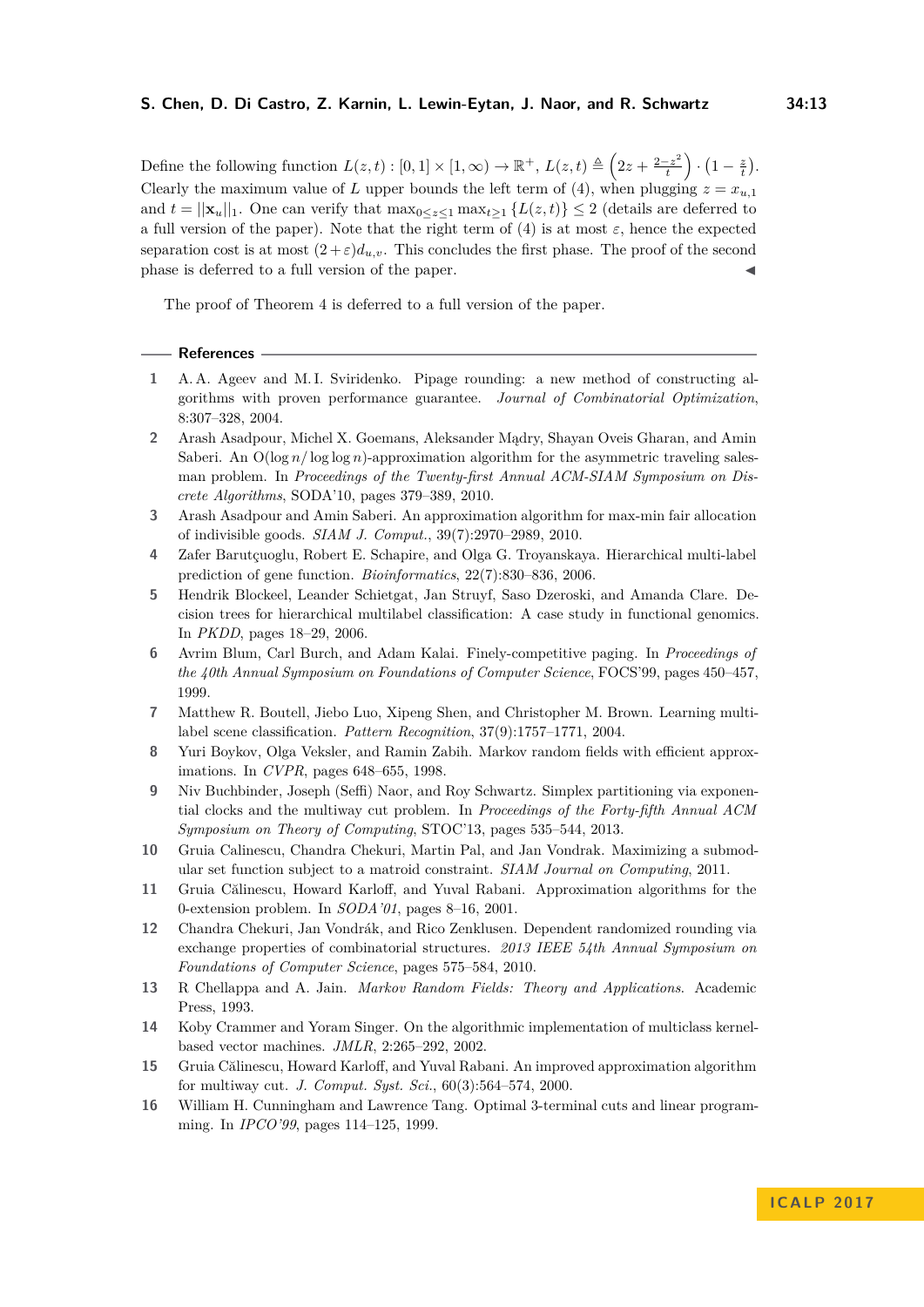### **34:14 Correlated Rounding of Multiple Uniform Matroids and Multi-Label Classification**

- <span id="page-13-18"></span>**17** E. Dahlhaus, D. S. Johnson, C. H. Papadimitriou, P. D. Seymour, and M. Yannakakis. The complexity of multiterminal cuts. *SIAM Journal on Computing*, 23:864–894, 1994.
- <span id="page-13-15"></span>**18** Richard C. Dubes and Anil K. Jain. Random field models in image analysis. *Journal of Applied Statistics*, 16(2):131–164, 2006.
- <span id="page-13-20"></span>**19** Jittat Fakcharoenphol, Chris Harrelson, Satish Rao, and Kunal Talwar. An improved approximation algorithm for the 0-extension problem. In *SODA'03*, pages 257–265, 2003.
- <span id="page-13-11"></span>**20** Evelyn Fix and Joseph L. Hodges Jr. Discriminatory analysis-nonparametric discrimination: consistency properties. Technical report, DTIC Document, 1951.
- <span id="page-13-10"></span>**21** Yoav Freund and Robert E. Schapire. A decision-theoretic generalization of on-line learning and an application to boosting. *Journal of computer and system sciences*, 55(1):119–139, 1997.
- <span id="page-13-1"></span>**22** Rajiv Gandhi, Samir Khuller, Srinivasan Parthasarathy, and Aravind Srinivasan. Dependent rounding and its applications to approximation algorithms. *J. ACM*, 53(3):324–360, 2006.
- <span id="page-13-19"></span>**23** David R. Karger, Philip N. Klein, Clifford Stein, Mikkel Thorup, and Neal E. Young. Rounding algorithms for a geometric embedding of minimum multiway cut. *Math. Oper. Res.*, 29(3):436–461, 2004.
- <span id="page-13-13"></span>**24** Hisashi Kashima, Satoshi Oyama, Yoshihiro Yamanishi, and Koji Tsuda. On pairwise kernels: An efficient alternative and generalization analysis. In *Advances in Knowledge Discovery and Data Mining*, pages 1030–1037. Springer, 2009.
- <span id="page-13-5"></span>**25** Jon M. Kleinberg and Éva Tardos. Approximation algorithms for classification problems with pairwise relationships: metric labeling and markov random fields. *J. ACM*, 49(5):616– 639, 2002.
- <span id="page-13-2"></span>**26** V. S. Anil Kumar, Madhav V. Marathe, Srinivasan Parthasarathy, and Aravind Srinivasan. A unified approach to scheduling on unrelated parallel machines. *J. ACM*, 56(5):28:1–28:31, 2009.
- <span id="page-13-14"></span>**27** Stan Z. Li. *Markov random field modeling in computer vision*. Computer science workbench. Springer, 1995.
- <span id="page-13-17"></span>**28** Rajsekar Manokaran, Joseph (Seffi) Naor, Prasad Raghavendra, and Roy Schwartz. Sdp gaps and ugc hardness for multiway cut, 0-extension, and metric labeling. In *Proceedings of the 40th Annual ACM Symposium on Theory of Computing*, STOC'08, pages 11–20, 2008.
- <span id="page-13-16"></span>**29** Stephen Della Pietra, Vincent J. Della Pietra, and John D. Lafferty. Inducing features of random fields. *IEEE Trans. Pattern Anal. Mach. Intell.*, 19(4):380–393, 1997.
- <span id="page-13-4"></span>**30** Guo-Jun Qi, Xian-Sheng Hua, Yong Rui, Jinhui Tang, Tao Mei, and Hong-Jiang Zhang. Correlative multi-label video annotation. In *Proceedings of ACMMM'07*, pages 17–26, 2007.
- <span id="page-13-12"></span>**31** J. Ross Quinlan. *C4.5: Programs for Machine Learning*. Elsevier, 2014.
- <span id="page-13-0"></span>**32** Prabhakar Raghavan and Clark D. Tompson. Randomized rounding: A technique for provably good algorithms and algorithmic proofs. *Combinatorica*, 7(4):365–374, 1987.
- <span id="page-13-9"></span>**33** Jesse Read, Bernhard Pfahringer, Geoff Holmes, and Eibe Frank. Classifier chains for multi-label classification. *Machine learning*, 85(3):333–359, 2011.
- <span id="page-13-7"></span>**34** Mohammad S Sorower. A literature survey on algorithms for multi-label learning. Technical report, 2010.
- <span id="page-13-3"></span>**35** A. Srinivasan. Distributions on level-sets with applications to approximation algorithms. In *Foundations of Computer Science, 2001. Proceedings. 42nd IEEE Symposium on*, pages 588–597, 2001.
- <span id="page-13-8"></span>**36** Grigorios Tsoumakas and Ioannis Katakis. Multi-label classification: An overview. *International Journal of Data Warehousing and Mining*, 3(3):1–13, 2007.
- <span id="page-13-6"></span>**37** Grigorios Tsoumakas, Ioannis Katakis, and Ioannis Vlahavas. Mining multi-label data. In *In Data Mining and Knowledge Discovery Handbook*, pages 667–685, 2010.